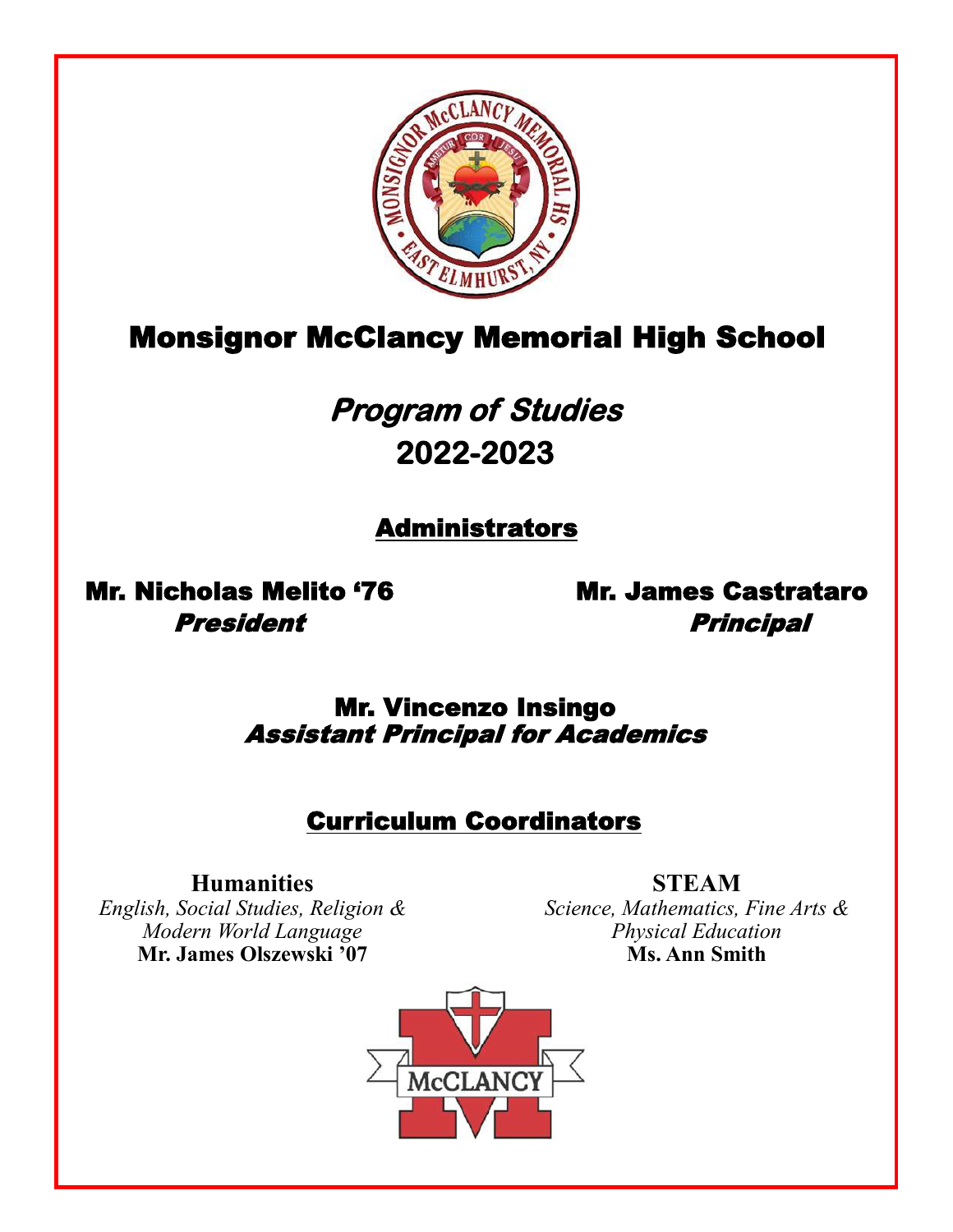## **GRADUATION REQUIREMENTS:**

Monsignor McClancy Memorial High School awards a New York State Regents diploma to a student who has successfully completed four years of study at the high school level and who has met the following requirements. Please note that the requirements listed below surpass the minimum prescriptions as enacted by the New York State Board of Regents.

| <b>COURSES</b>           | <b>CREDITS</b>                                                     |                                                                             |  |
|--------------------------|--------------------------------------------------------------------|-----------------------------------------------------------------------------|--|
| <b>Religious Studies</b> | <b>YOG</b>                                                         | <b>Credits</b>                                                              |  |
|                          | 2023                                                               | 3 $\frac{1}{2}$ credits (#510, #520 #530 and a $\frac{1}{2}$ credit course) |  |
|                          | 2024                                                               | 3 $\frac{1}{2}$ credits (#510, #520 and 3 courses of $\frac{1}{2}$ credit   |  |
|                          | 2025                                                               | 3 $\frac{1}{2}$ credits (#510 and 5 courses of $\frac{1}{2}$ credit each)   |  |
|                          | 2026                                                               | 3 credits (6 courses of $\frac{1}{2}$ credit each)                          |  |
| English                  |                                                                    | 4 credits (English I, English II, English III & English IV)                 |  |
| Social Studies           | 4 credits (Global I & II, American History, Government, Economics) |                                                                             |  |
| Mathematics              | 4 credits                                                          |                                                                             |  |
| Science                  | 3 credits (3 lab sciences required)                                |                                                                             |  |
| Modern World Language    | 2 credits (3 credits recommended)                                  |                                                                             |  |
| <b>Health Education</b>  | 1/ <sub>2</sub> credit                                             |                                                                             |  |
| <b>Fine Arts</b>         | 1 credit (1/4 or 1/2 credit earned for each course)                |                                                                             |  |
| Physical Education       | 2 credits (1/2 credit each year for 4 years)                       |                                                                             |  |
| <b>Elective Courses</b>  | 3 credits                                                          |                                                                             |  |

#### *REGENTS EXAMS IN THE FOLLOWING:*

| <b>English</b>                                                            | Global History and Geography              |
|---------------------------------------------------------------------------|-------------------------------------------|
| U.S. History/Government                                                   | One Math (Algebra, Geometry or Algebra 2) |
| One Lab Science (Living Environment, Earth Science, Chemistry or Physics) |                                           |

#### *Requirements for a Regents Diploma with Advanced Designation (\*with Honors) 65 or better in these exams:*

| English                                                                                                                                              | Algebra, Geometry, Algebra II |  |  |
|------------------------------------------------------------------------------------------------------------------------------------------------------|-------------------------------|--|--|
| <b>Global History and Geography</b>                                                                                                                  | U.S. History and Government   |  |  |
| Living Environment and only one of Earth Science, Chemistry or Physics                                                                               |                               |  |  |
| 3 credits of Modern World Language** followed by LOTE B Exam in Spanish or Italian***                                                                |                               |  |  |
| *Must have over a 90 average on all the required Regents exams for Advanced Designation.                                                             |                               |  |  |
| ** Students who pursue a qualified 5-unit sequence in Art or Music may substitute that sequence for the World Language requirement.                  |                               |  |  |
| ***Students who earn three credits and show proficiency on a LOTE B examination in a language other than Spanish or Italian may submit documentation |                               |  |  |
| to be exempt from taking an additional year of Spanish or Italian.                                                                                   |                               |  |  |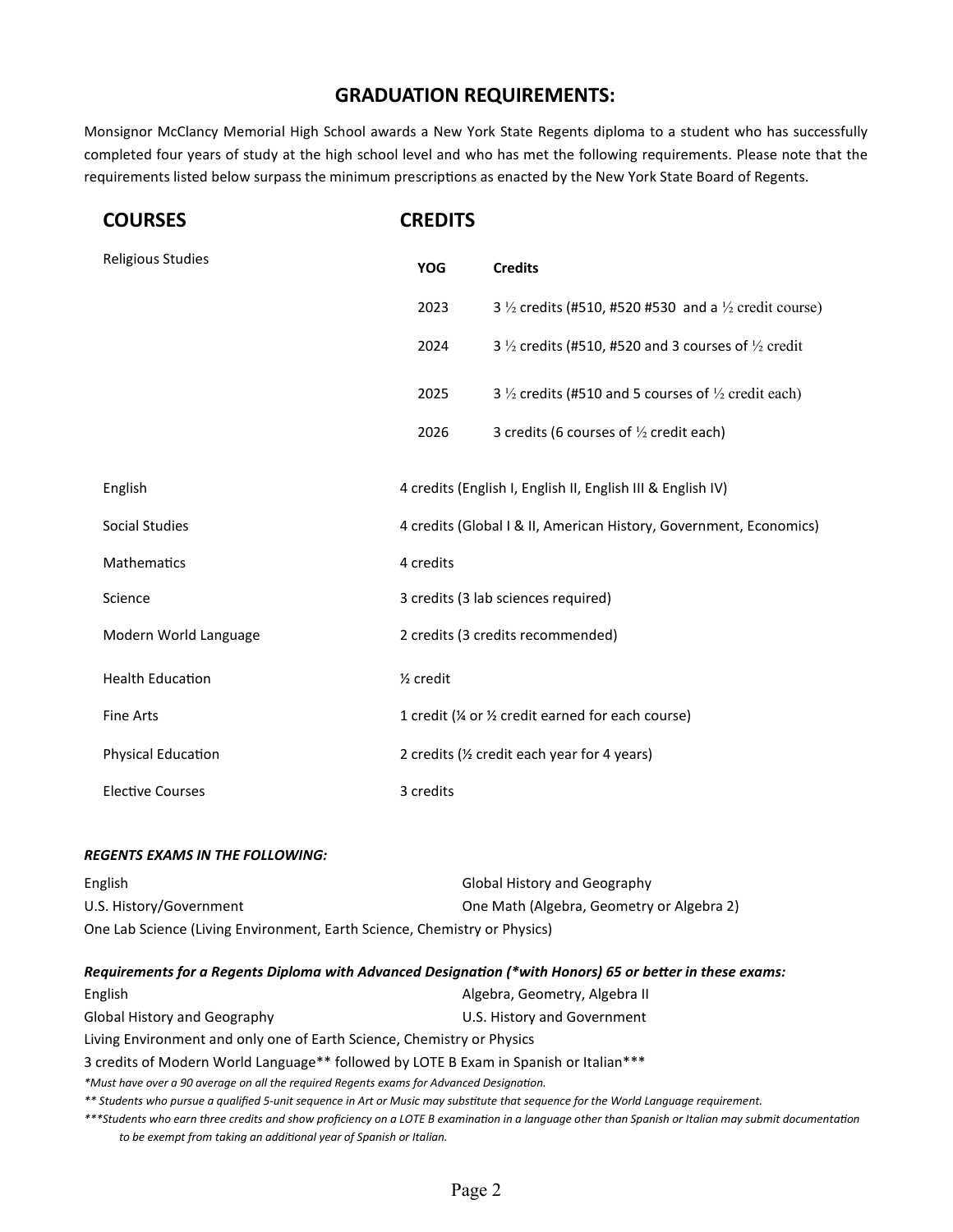

**Requirements for Re-registration**: Your course registration fee (matriculation) of \$250.00 must be submitted to the Finance Office by March 1st. Students who are not planning to return to Monsignor McClancy Memorial High School should still complete the online course registration.

**Academic Preparation for College Admission:** A student seeking admission into a certain college, university or academic program will collaborate with the Guidance Department for specific admission requirements. This will help students develop an academic plan over their four years at McClancy. Beginning in the 2020-2021 school year, these efforts have been enhanced through our partnership with Naviance by Hobsons. (We highly recommend exploring Careers interest through Naviance.)

**College Credit Information:** Monsignor McClancy High School offers College Credit courses for Juniors and Seniors through the College Advantage Program provided by St. John's University. Students may be eligible for the extension program if they meet these requirements: an *85% cumulative average for juniors, an 80% cumulative average for seniors, and a 1080 combined reading and math score on the SAT or PSAT or a score of 21 on the ACT*. These requirements are subject to change as student acceptance is based on St. John's criteria. Registration is twice a year, September & February. The cost for these courses is determined by the university. Credits are transferable to many colleges in the United States. Additionally, students can earn College Credit through study in Advanced Placement courses and proving their competency on the class' accompanying exam.

## **College Credit Courses available through St John's University:**

| Honors English IV #045 | Advanced Biology #250 |
|------------------------|-----------------------|
| Calculus #141          | Business Law #363     |
| Religion IV #541       |                       |

## **Advanced Placement Courses (AP):**

| English Literature and Composition #031 | American History #333             |
|-----------------------------------------|-----------------------------------|
| Computer Science A- Java #140           | U.S. Government and Politics #342 |
| Environmental Science #253              | Italian #441                      |
| European History #322                   | Spanish #440                      |
| Psychology #354                         |                                   |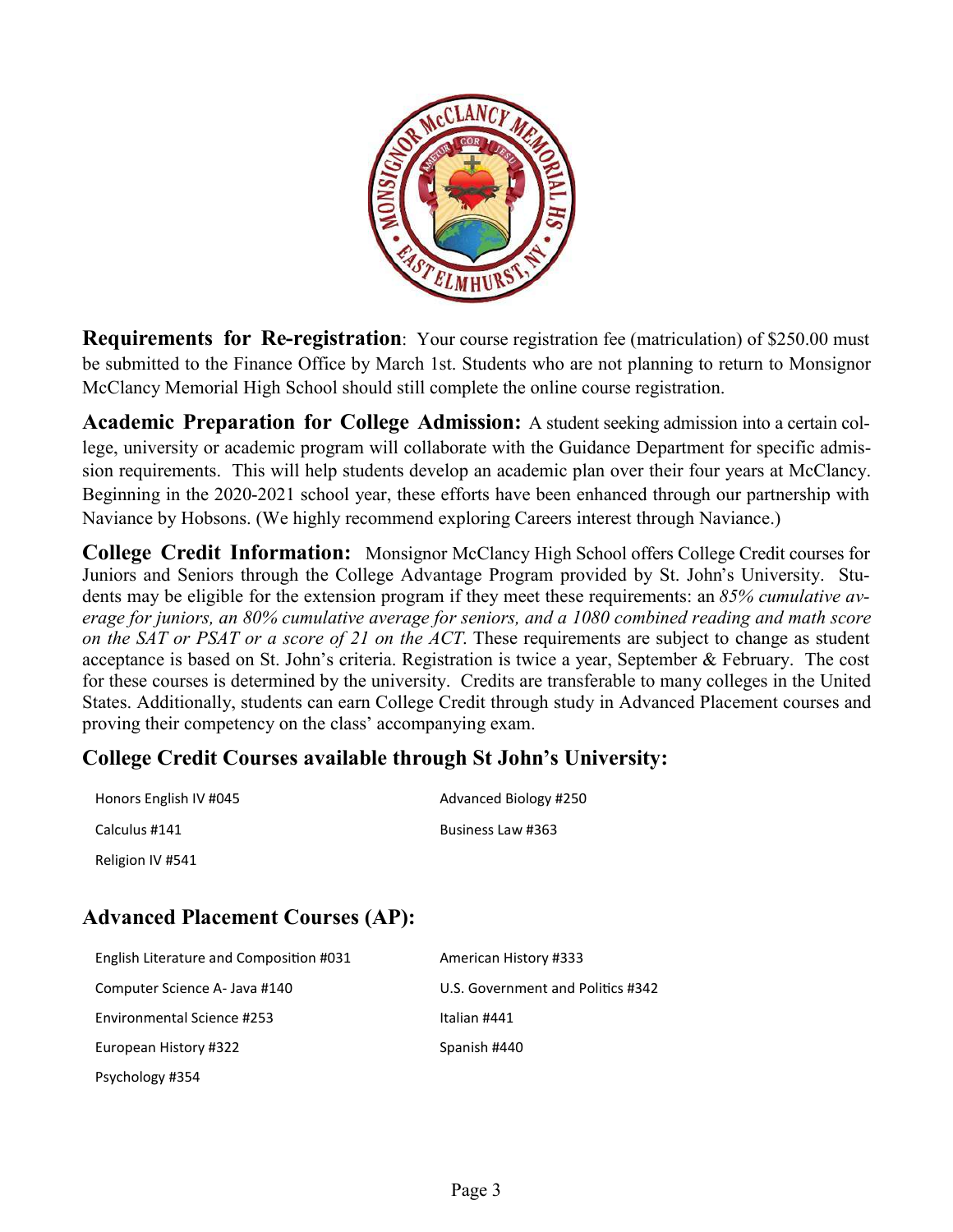**Requirements for Accelerated Classes:** Students who enter Monsignor McClancy Memorial High School having completed high school level coursework and receiving proficient scores (presently a score of 85%) on New York State Regents or language other than English examinations (LOTE A in Spanish or Italian) may be placed in accelerated courses in those respective subject areas. These credits do not reduce the number of credits in each subject area that must be completed during a student's course of study at Monsignor McClancy Memorial High School.

| Exam               | <b>Corresponding Accelerated Course</b> |
|--------------------|-----------------------------------------|
|                    |                                         |
| Algebra I          | Geometry #122 or #124                   |
| Living Environment | Earth Science #220 or #221              |
| Earth Science      | Biology #210 or #212                    |
| LOTE A in Spanish  | Spanish II #420                         |
| LOTE A in Italian  | Italian II #421                         |

**Graduation Requirements for Transfer Students:** Students who enter Monsignor McClancy Memorial High School as their first registered New York State Regents diploma granting institution have different graduation requirements as prescribed by the New York State Board of Regents.

| <b>Grade Enrolling At</b><br><b>Monsignor McClancy High School</b> | <b>Regents Examinations Required</b> |
|--------------------------------------------------------------------|--------------------------------------|
| 10                                                                 | One Science                          |
|                                                                    | One Math                             |
|                                                                    | Global History & Geography           |
|                                                                    | American History & Government        |
|                                                                    | English Language Arts                |
| 11                                                                 | One Science                          |
|                                                                    | One Math                             |
|                                                                    | American History & Government        |
|                                                                    | English Language Arts                |
| 12                                                                 | One Math                             |
|                                                                    | American History & Government        |
|                                                                    | English Language Arts                |

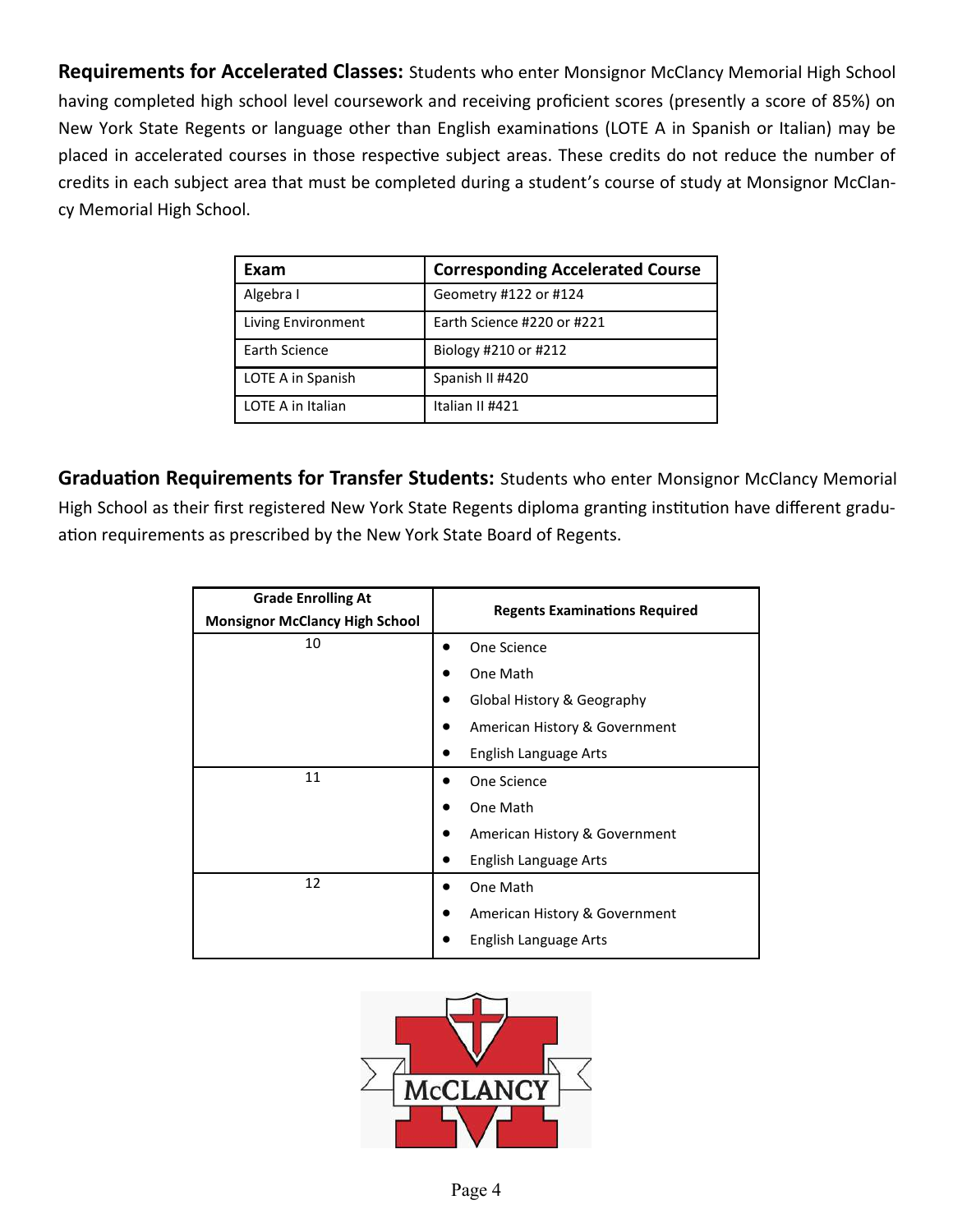

Monsignor McClancy High School operates on a eight-day rotating schedule. A 1 Credit Course usually meets eight days per rotation while a ½ Credit course usually meets for four days per eight-day rotation. The rare ¼ Credit Course usually meets four days per eight-day rotation for a semester. All of the core courses including English, Social Studies, Science and Math meet for a double period once per eight-day rotation.

| <b>Freshman Course Outline</b>         | <b>Sophomore Course Outline</b>             |  |
|----------------------------------------|---------------------------------------------|--|
| English I: 1 Credit                    | English II: 1 Credit                        |  |
| Algebra I or Geometry Honors: 1 Credit | Geometry or Algebra II Honors: 1 Credit     |  |
| Global Studies I: 1 Credit             | Global Studies II: 1 Credit                 |  |
| Biology or Earth Science: 1 Credit     | Earth Science or Honors Chemistry: 1 Credit |  |
| Religion9 - Catholicism: ½ Credit      | Religion10A - Old Testament: 1/2 Credit     |  |
| Spanish I or Italian I: 1 Credit       | Religion 10B - New Testament: 1/2 Credit    |  |
| Physical Education: 1/2 Credit         | Spanish II or Italian II: 1 Credit          |  |
| Studio Art: 1/2 Credit                 | Physical Education: 1/2 Credit              |  |
| Music Appreciation: 1/2 Credit         | Health Education: 1/2 Credit                |  |

## Course Outline

| <b>Junior Course Outline</b>                    | <b>Senior Course Outline</b>     |
|-------------------------------------------------|----------------------------------|
| English III: 1 Credit                           | English IV: 1 Credit             |
| Algebra II or Pre-Cal: 1 Credit                 | Government: $\frac{1}{2}$ Credit |
| American History: 1 Credit                      | Economics: $\frac{1}{2}$ Credit  |
| Chemistry or Honors Physics: 1 Credit           | Physical Education: 1/2 Credit   |
| Religion 11A - Morality: $\frac{1}{2}$ Credit   | Religion 12 Elective: 1/2 Credit |
| Religion 11B - Sacramental Theology: 1/2 Credit | Math Elective #1: 1 Credit       |
| Physical Education: 1/2 Credit                  | Senior Elective #2: 1 Credit*    |
| Fine Arts Elective: 1/2 Credit                  | Senior Elective #3: 1 Credit*    |
| Junior Elective: 1 Credit*                      |                                  |

**\*Elective Credits may be earned by taking one course that meets every day for a full credit or a combination of two ½ credit courses that each meet four days out of the eight-day cycle.**

Chorus or Instrumental Band may be taken for an additional ½ Credit all four years of the student's high school career.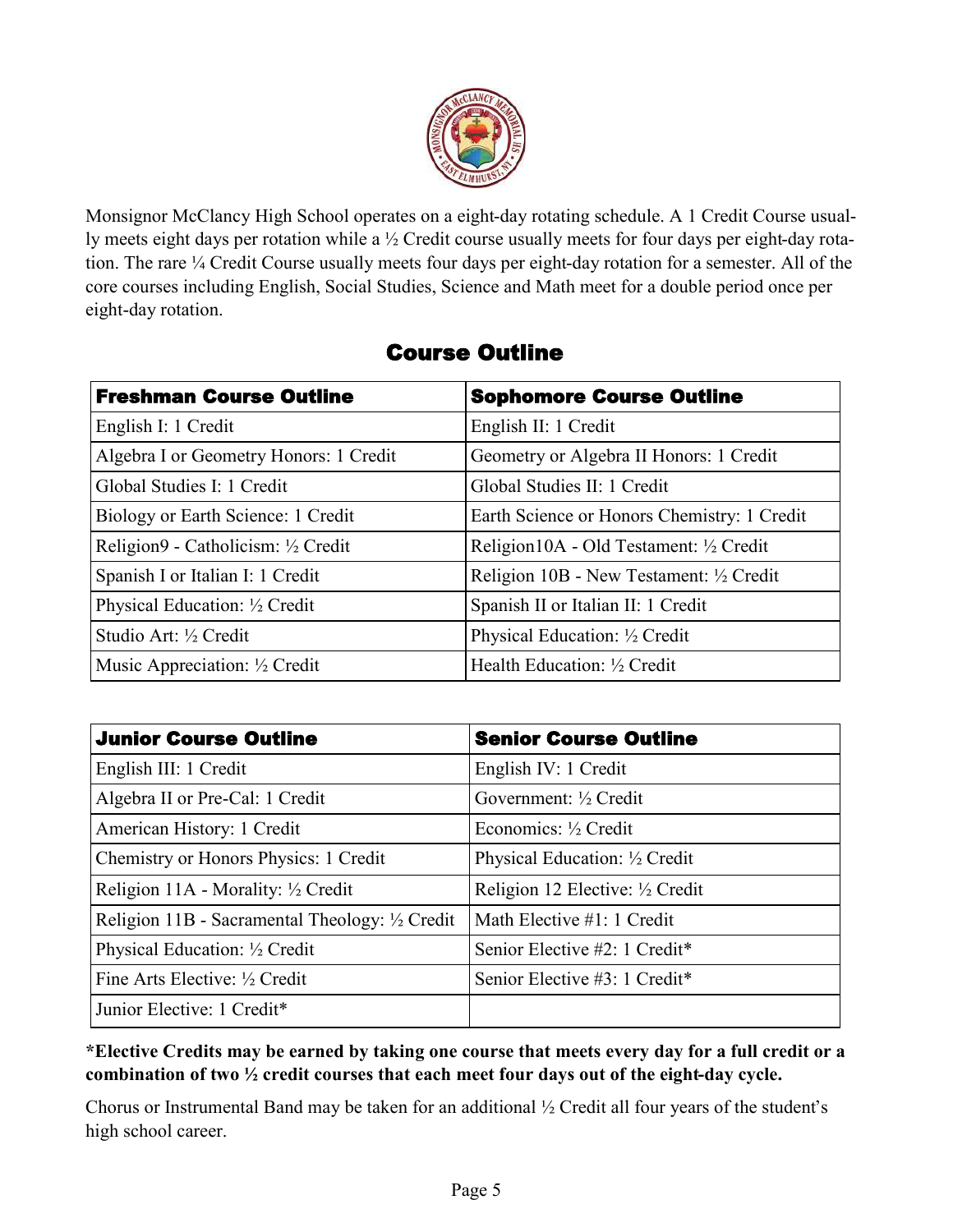## Humanities Courses

## Religious Studies

## **Religion 9: Foundations & Traditions of Catholicism #512 Grade 9 Full year ½ credit**

The course offers an overview of Catholicism, responding to the concerns of the developing faith of the adolescent. The course introduces core topics including the Catholic understanding of the nature of God as seen in the creeds, forging a relationship with God through prayer and the reception of grace in the sacraments. Special attention is paid to fostering an understanding of the liturgical practices and calendar of the Church. Additionally, in keeping with the tradition established by the Brothers of the Sacred Heart, students are introduced to a history of the Brothers, their founder, and their educational charism.

## **Religion 10A: Old Testament #522 Grade 10 Half year ½ credit**

This course is a journey through Scripture beginning with an examination of the faith stories of the men and women of the Old Testament. Special attention is paid to the books of Genesis and Exodus from the Pentateuch, as well as the messages of the prophets which foretell the coming of the Messiah in Jesus Christ. In addition to exploring the significance of these texts to the Judeo-Christian tradition, students will engage in a close reading of the Scriptures in ways similar to the textual analysis performed in other courses of the Humanities Department.

## **Religion 10B: New Testament #523 Grade 10 Half year ½ credit**

This course is a journey through the New Testament beginning with a deep study of the four gospels culminating with an exploration of the Early Church as set forth in the book of Acts and the principles guiding the community in the Epistles of Paul and the apostles. Students will encounter the good news of God in Jesus, His gospel message of life and love as shown both throughout his earthly ministry and above all in the redemption of the world as revealed in the paschal mystery.

## **Religion 11A: Morality & Vocation #532 Grade 11 Half year ½ credit**

The principles of Catholic morality are presented as rooted in Scripture and articulated in the Church's teaching. These principles ground the moral life in the ways of Christian living in response to the Gospel. The primary focus is on the place of Jesus in morality, the teaching authority of the Church, the development of our conscience, the presence of sin and the ways to live with virtue in the world around us. The course presents the Church's understanding of how to live in a society and why each of us has an obligation to be a just and caring person at all times. Students will examine their own lives to discover their vocation and to gain a sense of meaning for living by clarifying their goals, dreams and aspirations.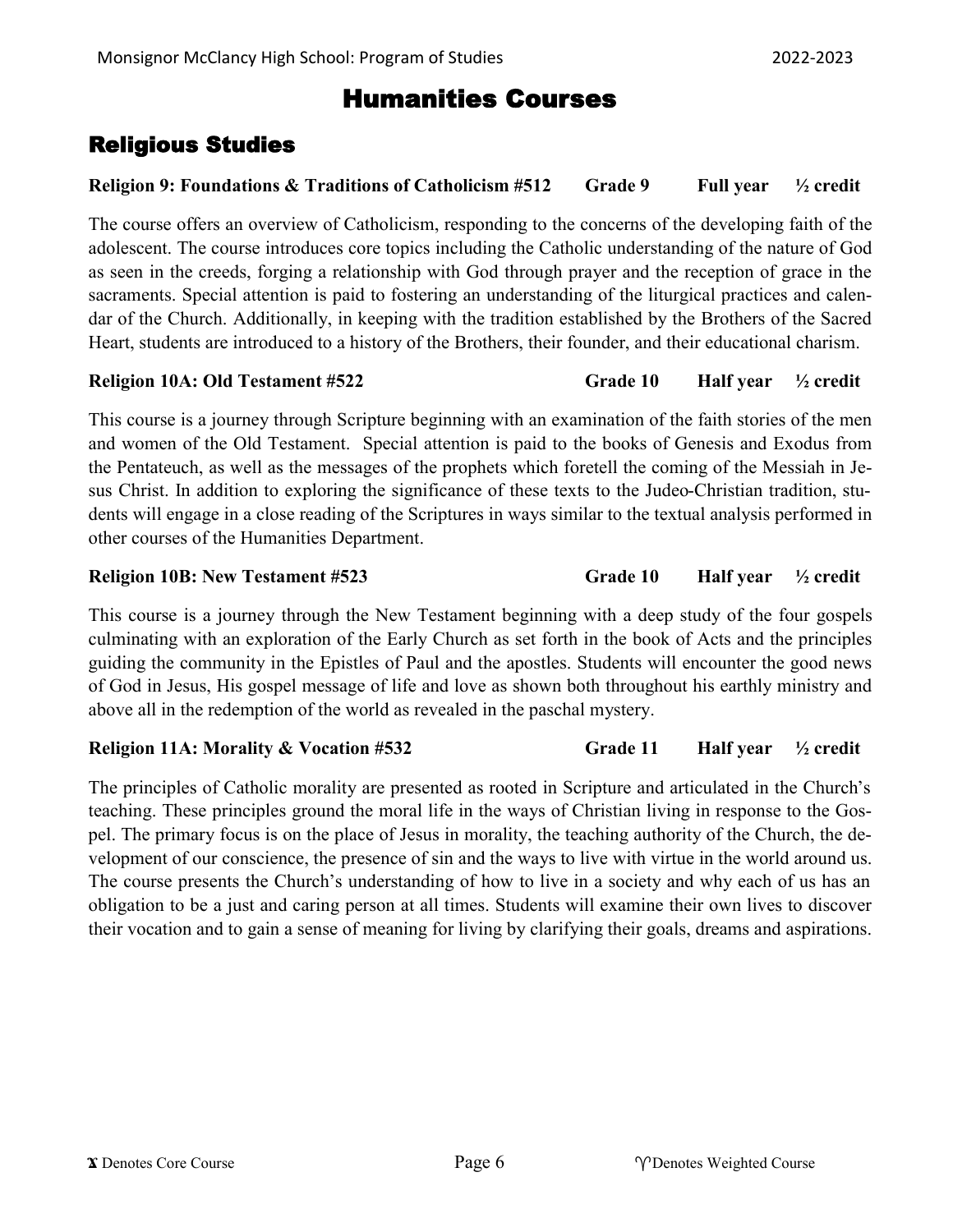## **Religion 11B: Sacramental Theology #533 Grade 11 Half year ½ credit**

The Church has identified 7 ways that God comes to us known as the Sacraments. In these certain moments Christ is present; making us closer followers and disciples of the Lord. The course will look at these 7 signs through the Church's understanding, prayer and liturgical practices. As these moments are spread throughout a person's life, the course will also prepare students for dealing with transition and how to live their faith in different ways including single life, married life and religious life. Since the Catholic understanding of death is inseparable from the theology of baptism, this course strives for students to develop an understanding of death as a fact of life. **Please Note: Qualified students will be able to replace this course with #541 which offers College Credit through the St. John's University College Advantage Program.** 

**Religion IV:** *Students will choose one of the following courses to complete this requirement.*

## **Foundations of Christian Theology #541 Grade 12 Full year ½ credit**

**Prerequisite:** *Meeting St. John's University College Advantage Program Requirements*

A Catholic Historical Perspective corresponds to St. John's University – *THEOLOGY 1000 – Prospective on Christianity – A Catholic Approach*. An introduction to the foundations and doctrinal developments of fundamental Christian beliefs and practices as expressed through Sacred Scripture, theological writings of the Fathers of the early church, the ecumenical councils, and the teachings of the Magisterium of the Church. This course will be both Trinitarian and Christological in its approach on the nature of God and the person of Jesus Christ, respectively. Students will gain an appreciation of the scriptural, historical, and theological basis of the Gospel of Jesus Christ and how this developed into a Catholic worldview which includes the Church's interaction with the modern world and the value of each human person as made in God's image and likeness. Students will also gain an understanding and become articulate in explaining and defending the Gospel to those who want to know "…the reason for the hope that is in you" (1 Peter 3:15).

## **Catholic Themes in Art and Film #543 Grade 12 Full year ½ credit**

This course is designed to explore Catholic themes through the lens of art and movies. Students will explore the religious imagery in art and architecture throughout history. In addition, students will watch various movies throughout the year and evaluate religious context and symbolism. Students will analyze the works that they view in the form of written reflections. Students will be expected to complete quarterly projects rooted in the arts.

## **Ϫ Exploring World Religions #546 Grade 12 Full year ½ credit**

In this course, students will consider the ideas and beliefs surrounding some of the most adhered to religious traditions. This is done by employing a comparative lens from the vantage point of Roman Catholicism. Special focus will be applied to studying the religious practices and traditions of each group and will be grounded in their most significant sacred texts. This is an ideal choice for students of all faiths, as it seeks dialogue and common ground. By the end of the course, students will have a greater understanding of various faiths including fresh insights regarding Christianity and Catholicism.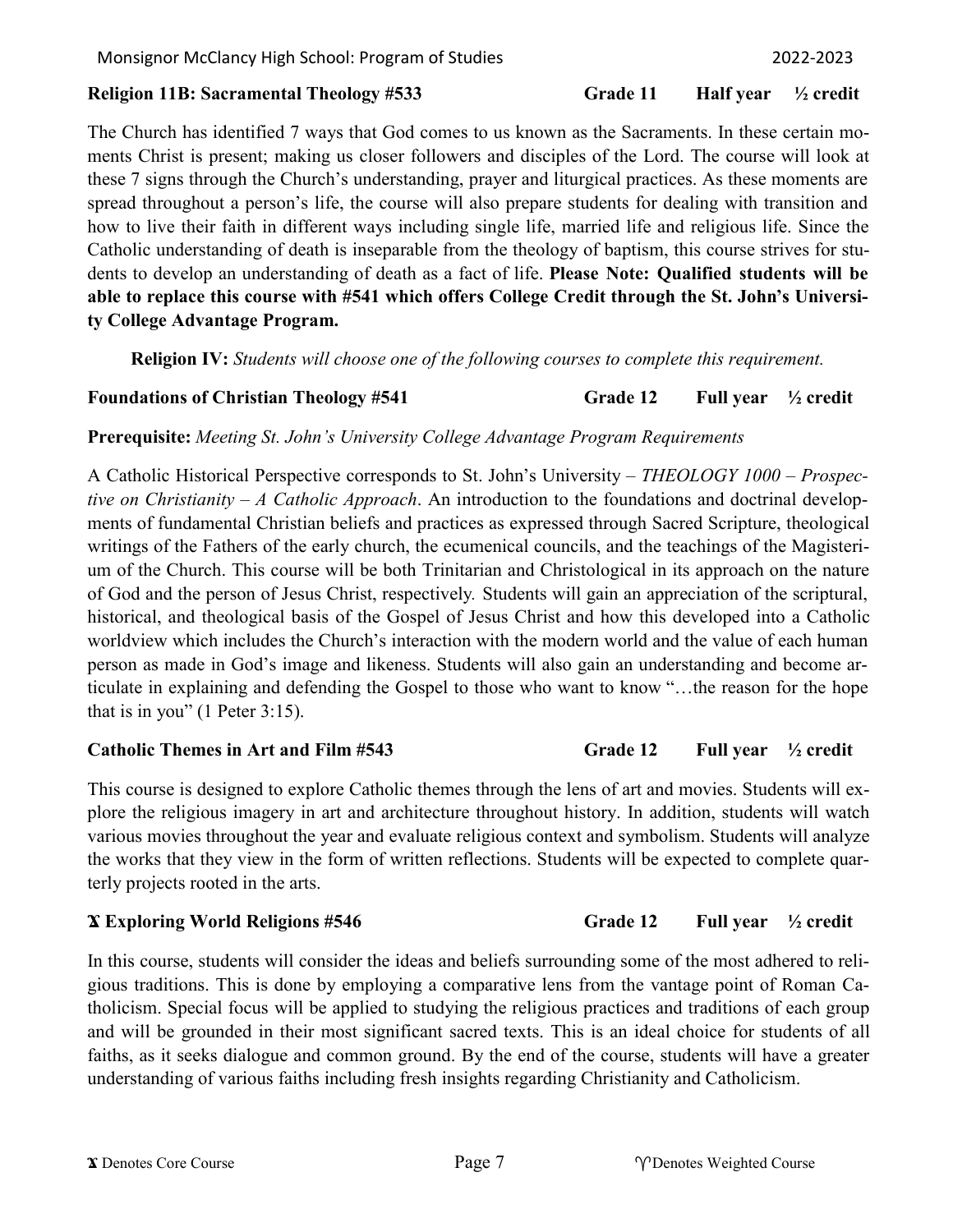The course is intended to provide the student with a solid foundation in the skills of reading, writing, listening and speaking through the study of grammar, literature, vocabulary (geared toward college preparation) and study skills. A writing program is introduced with special emphasis on essay writing, as well as an introduction to research skills. Study skills in listening, note-taking, outlining and test taking are given special emphasis early in the first semester to assist the student in meeting the demands of the high school curriculum.

## **Prerequisite:** *Departmental Approval based off of TACHS scores and Placement Test*

This advanced course is designed for the capable, motivated student to develop skills needed to excel in all areas of study. The rules of grammar and sentence structure are incorporated into a writing program that includes special emphasis on essay writing, as well as an introduction of research skills. Study skills in listening, note-taking, outlining and test taking are covered. Vocabulary is geared toward college preparation.

## **Ϫ English II #020 Grade 10 Full year 1 credit**

### **Prerequisite:** *English I.*

This course covers all forms of communication both written and oral. Special emphasis is placed on meeting the *NY State Performance Standards* in listening and speaking. Students are required to make presentations and to actively critique those of others. In order to align with our Global Studies II curriculum, literature is drawn from a variety of sources outside of the United States across multiple genres. A special emphasis is placed on developing an understanding of historical, cultural and social context. Writing skills are continued to be developed alongside our efforts to develop a greater vocabulary (geared toward college preparation).

**Prerequisite:** *English I & Departmental Approval based off performance in English class.*

This advanced course is for the motivated and highly competent student. The emphasis is on all forms of communication both written and oral. Special emphasis is placed on meeting the *NY State Performance Standards* in listening and speaking. Instruction in grammar and sentence structure is provided as needed. The writing program is continued with emphasis on various types of writing, both critical and creative. In order to align with our Global Studies II curriculum, literature is drawn from a variety of sources outside of the United States across multiple genres. A special emphasis is placed on developing an understanding of historical, cultural and social context. Writing skills are continued to be developed alongside our efforts to develop a greater vocabulary (geared toward college preparation). **Preparation is given for the New York States Regents Comprehensive Exam in English, which is a graduation requirement.**

## Ϫ **English I #010 Grade 9 Full year 1 credit**

### $\mathbf{\hat{x}} \, \mathbf{\hat{y}}$  **<b>Honors English II** #022 **Grade 10 Grade 10 Full year** 1 credit

 $\mathbf{X} \, \gamma$  **Honors English I #012 Grade 9 Full year 1 credit**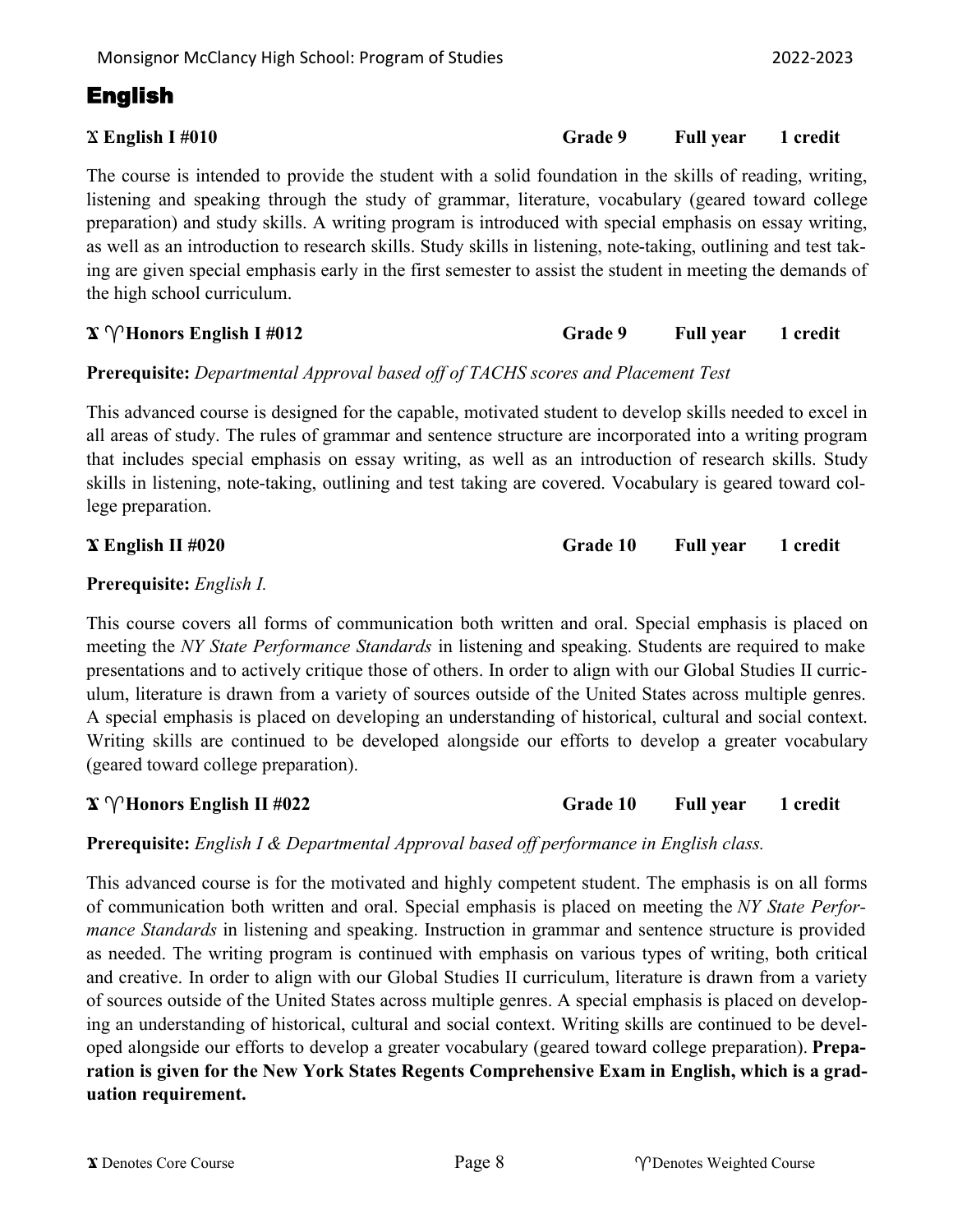### **Ϫ English III #030 Grade 11 Full year 1 credit**

## **Prerequisite:** *English II*

This course introduces the student to the literature of the United States of America from the Colonial Period through the present, emphasizing the development of our national literature. In order to align with our American History curriculum, literature is drawn from a variety of American sources across multiple genres. A special emphasis is placed on developing an understanding of historical, cultural and social context. Special emphasis is placed upon a variety of essay formats and styles. **Preparation is given for the New York State Regents Comprehensive Exam in English, which is a graduation requirement.**

## **Ϫ AP English Literature & Composition #033 Grade 11 Full year 1 credit**

## **Prerequisite:** *A Minimum score of 90% on the English Regents or 500 on the PSAT in Reading*

This advanced course is an introductory college-level literary analysis course. Students cultivate their understanding of literature through reading and analyzing texts as they explore concepts like character, setting, structure, perspective, figurative language, and literary analysis in the context of literary works. Literary works are selected from American sources and a special emphasis is placed upon a variety of essay formats as dictated by College Board. **All students will take the Advanced Placement Examination in English Literature & Composition.**

**Ϫ English IV #040 Grade 12 Full year 1 credit**

### **Prerequisite:** *English III*

This is the primary program for the study of English in the senior year. It entails the study of different texts ranging from short stories, poetry, novels or drama. The focus is on the study of rhetoric, technique and structure so as to enable the student to understand the impact of language on an audience and apply critical skills to a variety of literary genre. Students will be required to write at least four papers that require the correct citing of a variety of primary and secondary sources and at least one research paper.

### **Ϫ Honors English IV #045 Grade 12 Full year 1 credit**

**Prerequisite:** *Meeting St. John's University College Advantage Program Requirements* 

*This full year class includes a course of study in the two topics detailed below.*

**Honors English IV: Composition & Rhetoric College Credit Grade 12 1st Semester**

This advanced course for the highly motivated student. It provides extensive work in composition skills including the areas of description, narration, comparison-contrast, illustration, argumentation-persuasion and definition. Papers are assigned on the average of one per week. A review of grammar, structure and usage is also included as needed. A study of world literature is included. A term paper is required.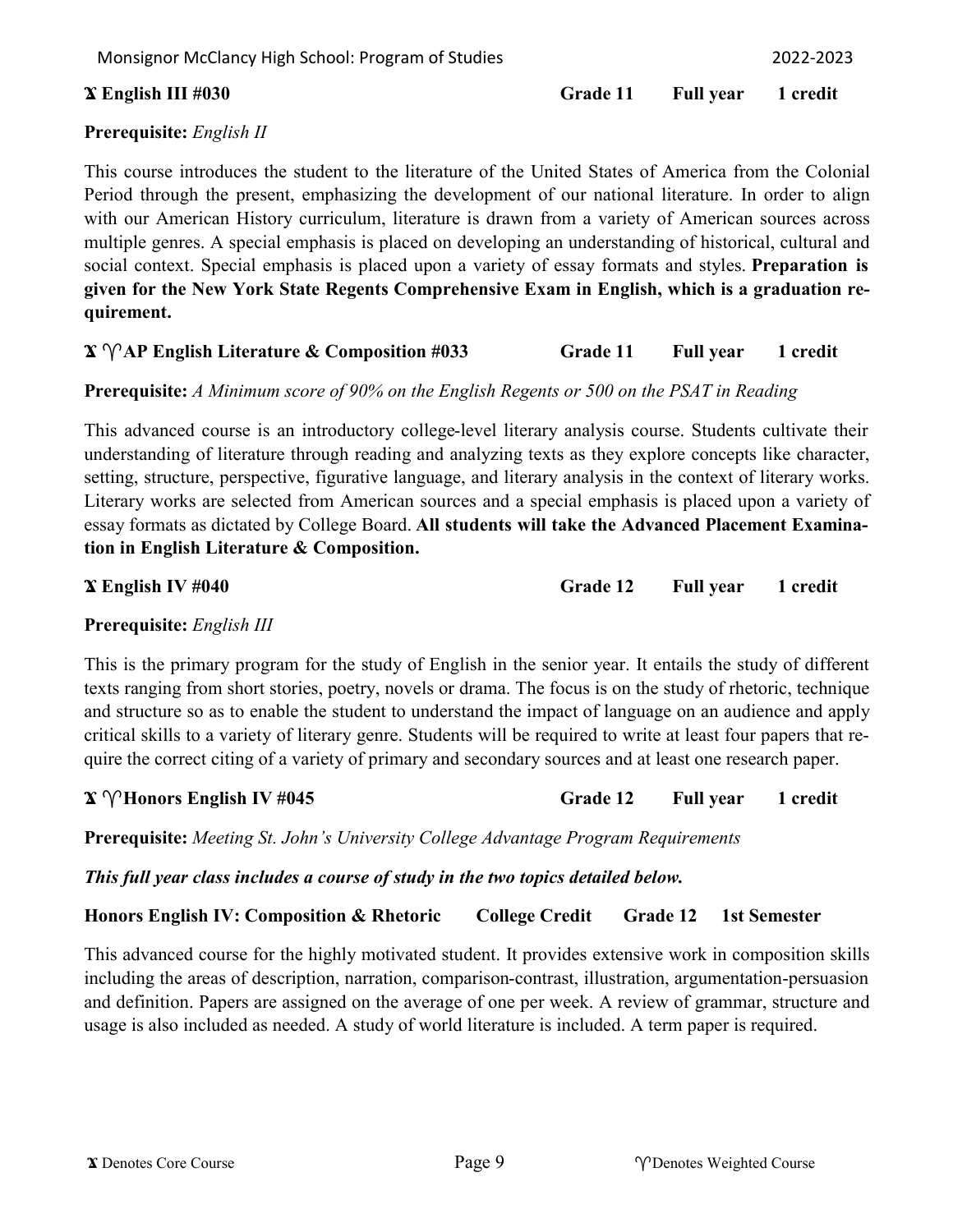### **Honors English IV: Major American Writers College Credit Grade 12 2nd Semester**

A comprehensive study of selected American authors of the 18th, 19th, and 20th centuries, this course seeks to develop the student's comprehension and an appreciation of the masterpieces of American literature and to develop an awareness of this literary heritage. Of primary importance is for the student to develop critical abilities with which to make independent judgments on literary works. A term paper is required.

## English Electives

## **Ϫ Mythology and Poetry#064 Grade 11-12 Full year ½ credit**

The first half of the course will focus on examining myths from around the world with a special focus on the mythology of the Ancient Greece. Students will read and critique various works considering their social context and significance. The themes of each text will be evaluated for their prevalence in our modern society. In the second half of the course, it will include extensive reading of a variety of poems, and the study of the elements and techniques of writing poetry. Students will also study various forms of poetry such as the sonnet, the ode, and the dramatic monologue. It is expected that students will participate in reading aloud and analyzing these sources in various ways including writing critical responses and composing their own text(s) in similar styles to what has been studied.

### **Ϫ Creative Writing #065 Grade 12 Full year ½ credit**

**Prerequisite:** *A portfolio including an editing of a short story and composing an original work will be reviewed.*

Creative Writing is designed to translate the critical thinking, reading, and writing skills practiced in your English classes to fiction and script writing. Throughout the year you will continue to develop and strengthen communication skills through active reading, writing, listening, and speaking through in-class discussion and assignments as well as outside-of-class individual and group assignments. You will practice crafting realistic dialogue; creating vivid settings; and developing characters into real people with human problems. Upon completion of Creative Writing, you will own a more complex grasp of the English language and be more confident and capable of crafting a short story and a script.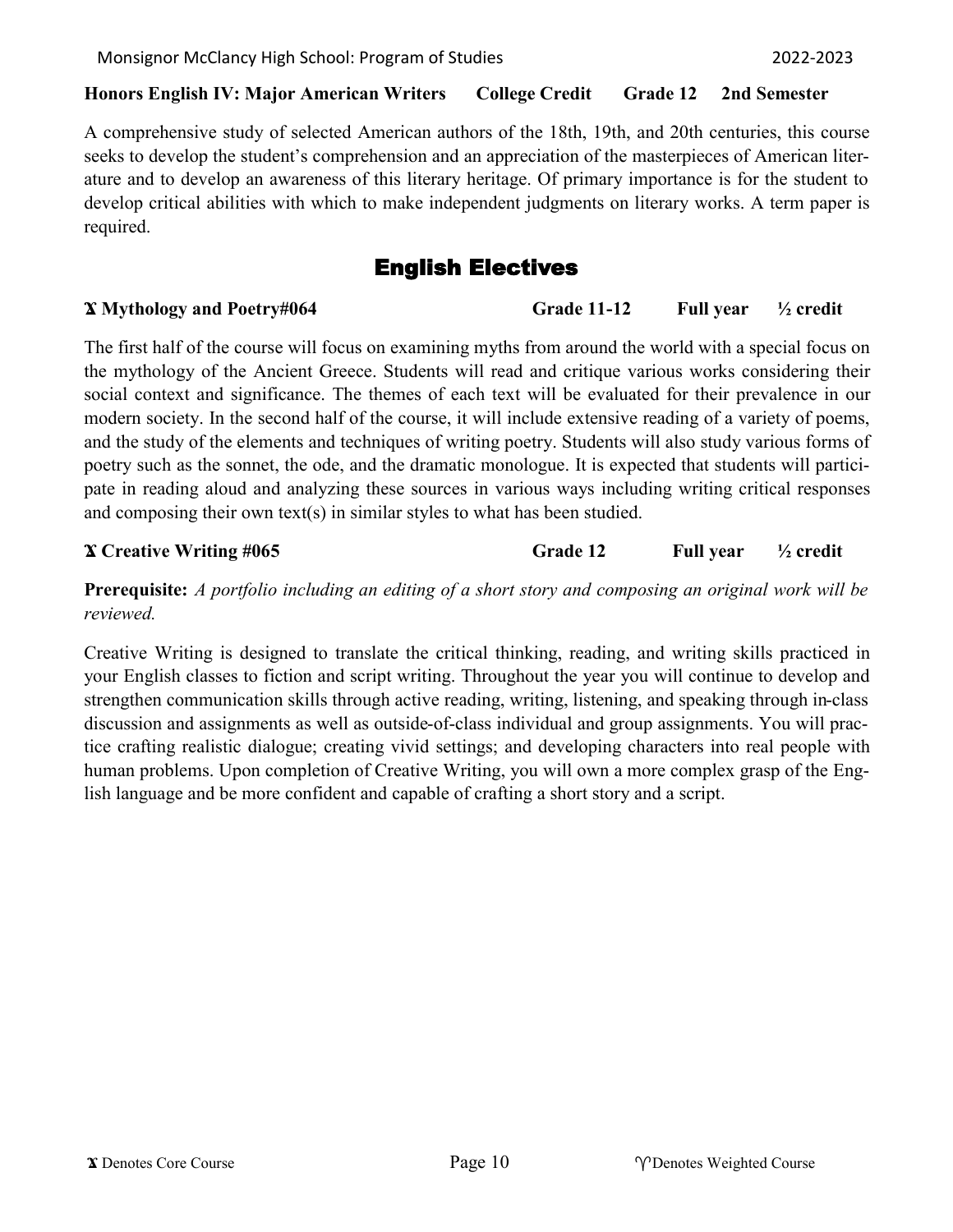## Social Studies

| <b>X</b> Global Studies I #310 | <b>Grade 9</b> | <b>Full year</b> | 1 credit |
|--------------------------------|----------------|------------------|----------|
|--------------------------------|----------------|------------------|----------|

This course is designed to provide the student with a basic understanding of various regional cultures. It is essential, in our increasingly interdependent world, that the student realizes that cultural differences are the result of different environmental and historical forces. Furthermore, it is important that the student gains insights into the minds and hearts of people whose way of life seems alien to our own. People of all nations, races and religions have made important contributions to a common human culture, and knowledge of this basic truth is crucial. Global Studies I will cover in chronological order from the first civilizations in Africa and Asia to the French Revolution.

## $\mathbf{X} \, \gamma$  **Honors Global Studies I #312 Grade 9 Full year** 1 credit

## **Prerequisite:** *Departmental Approval based on the TACHS scores and Placement Test results.*

This course is designed to provide the student with a basic understanding of various regional cultures. It is essential, in our increasingly interdependent world, that the student realizes that cultural differences are the result of different environmental and historical forces. Honors Global Studies I will cover, in chronological order, the first civilizations in Africa and Asia to the Crusades. Honors Global Studies I puts a greater emphasis on analyzing documents and writing the sort of assignments necessary for work in Advanced Placement courses. In the second half of the year, the course will begin study of the AP European History curriculum covering topics including the Renaissance, Reformation, Scientific Revolution, Commercial Revolution, Enlightenment, French Revolution and the Congress of Vienna.

**Ϫ Global Studies II #320 Grade 10 Full year 1 credit** 

**Prerequisite:** *Global Studies I or Honors Global Studies I*

This course is a continuation of the first-year curriculum designed to provide the student with a basic understanding of various regional cultures. Areas studied in this course will include: the Enlightenment, the French Revolution, the Industrial Revolution, Nationalism, Imperialism, World Wars I and II, and the world since 1945. Students will participate in extensive study of primary and secondary sources and will be introduced to developing written responses similar to the efforts performed by historians. At the conclusion of this course, all students MUST take the **NY State Global Studies Regents Exam** required for graduation.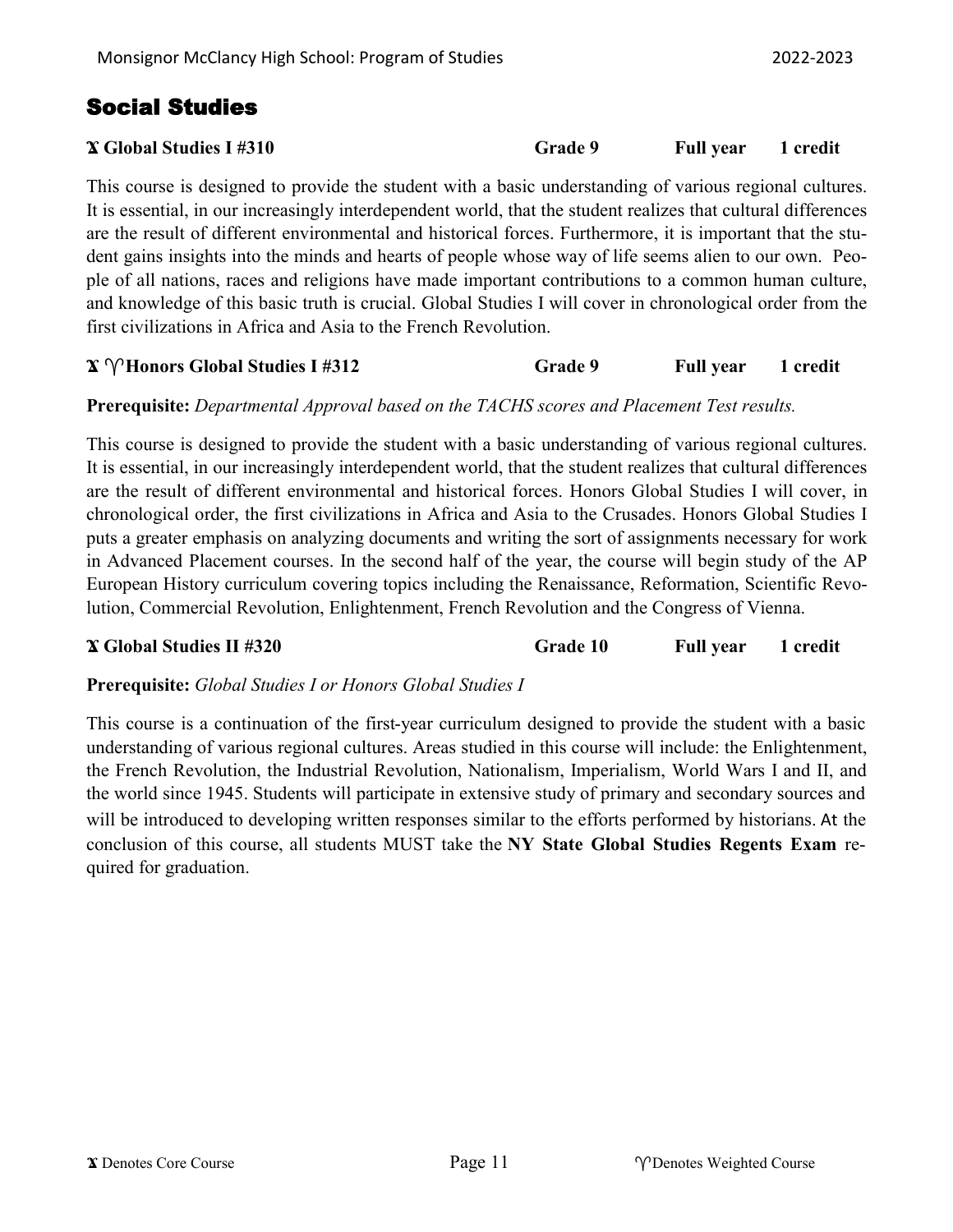### $\mathbf{X} \, \gamma \, \text{AP}$  **European History #322** Grade 10 Full year 1 credit

**Prerequisite:** *Departmental Approval based off performance in Global Studies I or Honors Global Studies I and PSAT Scores in Reading*

This course follows the scope and sequence of AP European History reviewing major developments in European History beginning with the Renaissance. Areas studied in this course will include: the Rise of Nationalism, Imperialism, World Wars I and II, and the world since 1945. Students will study the cultural, economic, political, and social developments that have shaped Europe from c. 1450 to the present by analyzing texts, visual sources, and other historical evidence and writing essays expressing historical arguments. At the conclusion of this course, all students **MUST** take the **Advanced Placement Examination in European History**, as well as, the **NY State Global Studies and Geography Regents Exam**  required for graduation.

## **Ϫ American History #330 Grade 11 Full year 1 credit**

## **Prerequisite:** *Global Studies II or Honors Global Studies II*

This course is the story of the American people and how they governed themselves, their economic life, their relations with other nations and their social and contemporary problems. Through this course we hope to present to the student a timely approach to current issues as they have evolved from past events. Because we live in a democracy there are many conflicting views about this country that may influence a young mind. By offering an objective view of the land and culture, the student will learn to separate essentials from trivia. American History provides information needed to understand the past and think constructively about the future. At the conclusion of this course, all students **MUST** take the **U.S. History/Government Regents Exam** required for graduation.

| $\mathbf{\hat{x}}$ $\mathbf{\hat{y}}$ AP American History #333 | Grade 11 | <b>Full year</b> | 1 credit |
|----------------------------------------------------------------|----------|------------------|----------|
|----------------------------------------------------------------|----------|------------------|----------|

**Prerequisite:** *A Minimum score of at least 90% on the Global Studies Regents or at least a 3 on the AP European History Examination*

This course is an introductory college-level U.S. history course. Students cultivate their understanding of U.S. history from c. 1491 CE to the present through analyzing historical sources and learning to make connections and craft historical arguments as they explore concepts like American and national identity; work, exchange, and technology; geography and the environment; migration and settlement; politics and power; America in the world; American and regional culture; and social structures. At the conclusion of this course, all students **MUST** take the **U.S. History/Government Regents Exam** required for graduation and the **Advanced Placement Examination in United States History.**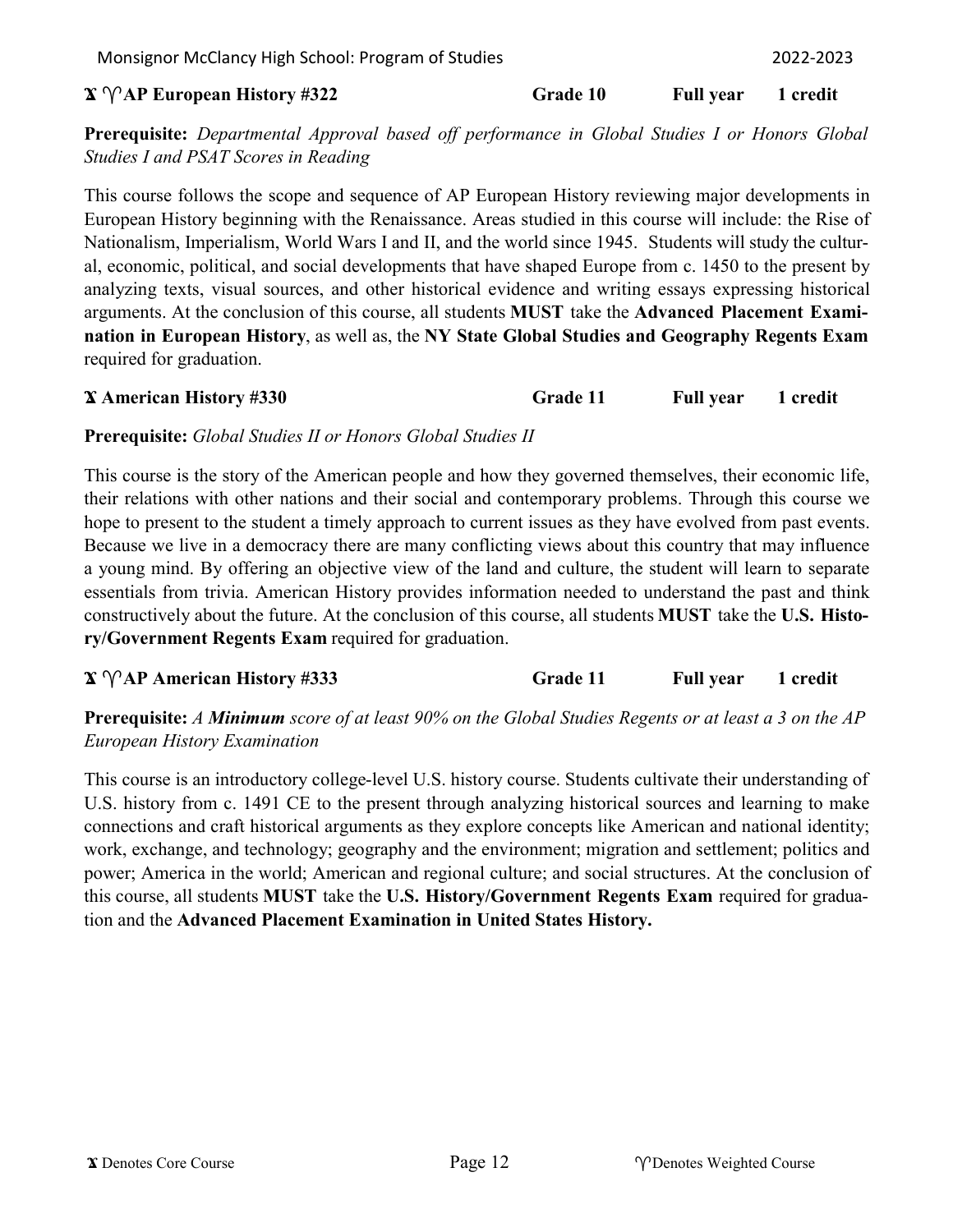### **Ϫ Government & Politics #340 Grade 12 Full year 1/2 credit**

### **Prerequisite:** *American History or Honors American History.*

This course is designed to acquaint students with the origins, concepts, organizations, and policies of the United States government and political system. To increase comprehension, students will read and analyze relevant primary and secondary source documents. Topics studied include foundations of United States government, the three major branches of government, and the Constitution. Students will study the details of the political system at the national, state, and local levels. Comparisons will be made between American government and other political systems.

### **Ϫ Economics & Finance #341 Grade 12 Full year 1/2 credit**

This course is taken in conjunction with either #340 Government or #344 AP Government and Politics to complete the senior year Social Studies requirement. This course explains how and why people and societies make economic choices. Students will examine macroeconomic and microeconomic principles to understand the fundamentals of the American and global economic systems. Real world application and examples of economic concepts such as supply and demand, gross domestic product, business functions, inflation, and trade will be explored. Comparisons will be made between American economy and other economic systems.

## **Ϫ AP U. S. Government and Politics #344 Grade 12 Full year 1/2 credit**

**Prerequisite:** *A Minimum score of at least 90% on the American History Regents or at least a 3 on a prior AP Exam in Social Studies or English*

The course follows the scope and sequence of AP U.S. Government and Politics covering constitutional principles, civil liberties and civil rights. Moreover, the course discusses political institutions, policymaking, political culture and citizen participation that are at the foundation of modern U.S. government and politics. Students will be interpreting classic and contemporary political writings and apply pertinent Supreme Court rulings to enduring social and political issues in this country. At the conclusion of this course, all students take the **Advanced Placement Examination in United States Government and Politics**.

## **Social Studies Electives**

**Ϫ Geography #352 Grade 11-12 Full year ½ credit**

This course is designed to give the student a broad perspective into both the physical as well as the cultural aspects that make up the 8 major world's regions and North America. Students will begin by learning the objectives and tools of world regional geography and then North American geography, most notably the ability to read and use maps. In addition to this the student will learn the physical and human processes that help shape world regions and have contributed to the physical world that we live in today. This course will give the students a better understanding as to the economic, political and social characteristics that help shape the world.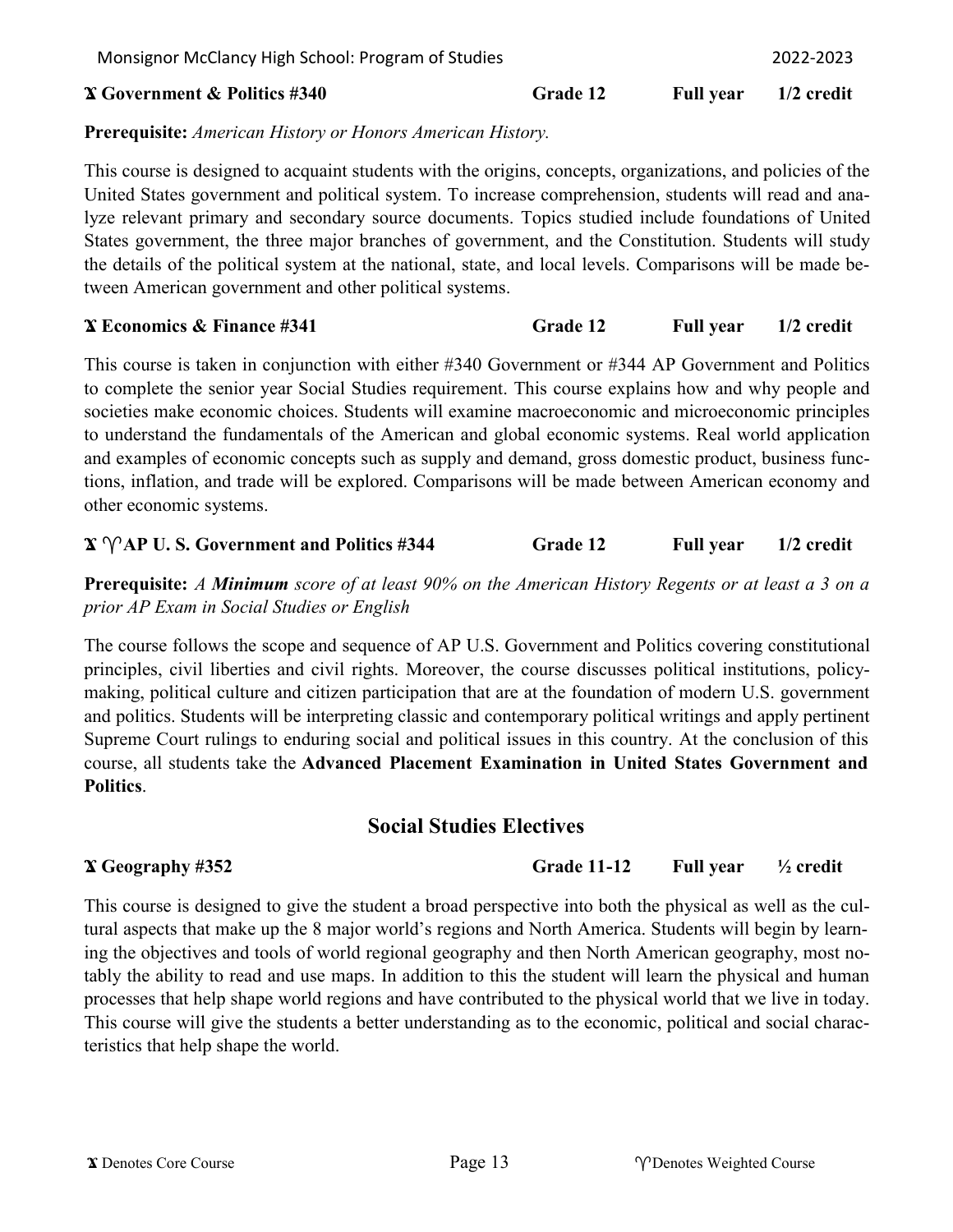### **Ϫ Sociology #365 Grade 11-12 Full Year ½ credit**

## Sociology is the study of human relationships in the context of the world we live. The course focuses on the major issues that affect all of us in the world today and will explore the similarities and differences of different cultures both in the United States and abroad. We will study how our world has socialized us and continues to develop us as individuals and in a society. We will develop an understanding of what deviant behavior is and why people commit such acts. We will also examine the implications of the differences in socioeconomic status class that exist today.

## **Ϫ Journalism #366 Grade 11-12 Full year ½ credit**

The course focuses on the evolution of journalism throughout American History. It explores the contemporary media and the ethical responsibility issues inherent in the press today. Students will learn the impact that the media has played on covering world events in real time and shaping the history published generations later. The course will be shaped by current events as the focus will shift to the most central political and social issues of the day. The writing and editing skills of students will be developed throughout the course as time is spent, creating and editing material, utilizing various forms of media.

## **Ϫ Criminal Justice #372 Grade 11-12 Full year ½ credit**

This course surveys the American criminal justice system and addresses the individual elements of the justice process. Topics covered in this overview course include: the police service, the courts, correctional services, the development of laws and public policies, and pressing issues facing the criminal justice system. The course also addresses the United States Constitution with respect to criminal justice administration.

## **Ϫ Philosophy #373 Grade 11-12 Full year ½ credit**

Philosophy is designed to explore the ideas of the mind and the world through nonfictional literature analysis, writing and discussion. You will reflect on abstract and concrete ideas in order to live a more fulfilling and actively positive life for yourself and those with whom you interact. Throughout the year you will continue to develop and strengthen communication skills through active reading, writing, listening, and speaking through in-class discussion and assignments as well as outside-of-class individual and group assignments. You will also be more assured in how you carry yourself, live your life, and interact with others in order to make the world a better place.

## **Ϫ History of World War II #374 Grade 11-12 Full year ½ credit**

The Second World War stands as one of the most significant events in the history of the world due to its far-reaching impact on the populations, politics, and economics of the vast majority of the nations of the world. This class is designed to examine the origins, course, and consequences of World War II. Our study will begin in the closing days of the First World War which sets the stage for the ideological struggles that result in totalitarian states emerging in Europe and the Far East. While class content will include how nations conducted the military aspects of the war, we will spend place an added level of focus examining the political dimensions of the war from the perspective of each of the major combatants.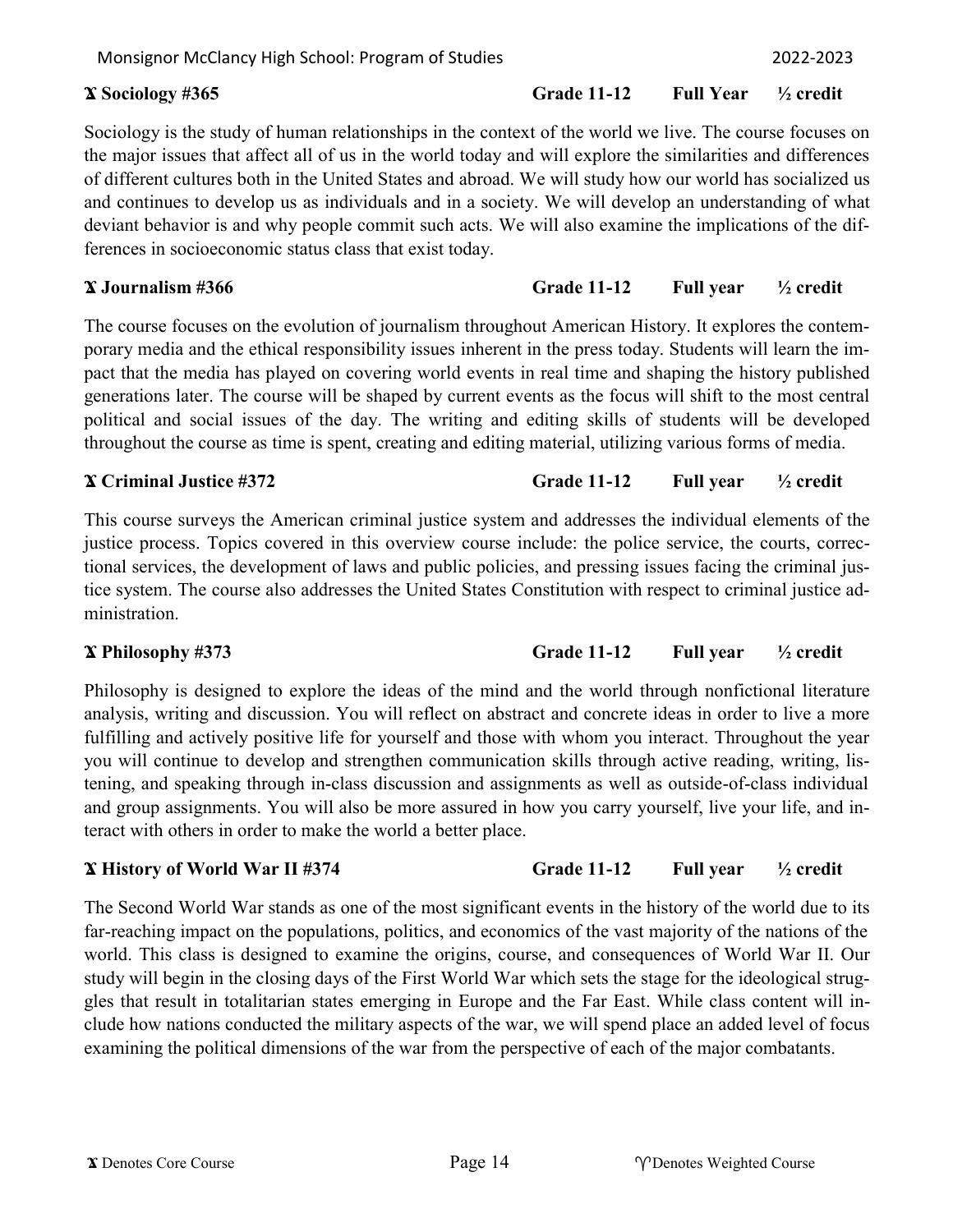#### **Ϫ History of the American Presidency #375 Grade 11-12 Full year ½ credit**

This course examines the American Presidency from four perspectives. First, it considers the creation of the presidency and "executive power" in the Constitution, surveying the institutional development of the presidency and executive branch from the late 1700s through the present. Second, it examines different theories on the politics of presidential leadership. We will examine different perspectives of understanding presidential leadership. With these perspectives we will be able to pursue the questions of what makes good presidents and how we define successful presidents. The course will continuously ask whether the president needs more tools to fulfill expectations placed upon him or her. Lastly, the presidencies beginning with Washington through the present day will be dissected in various ways: How were they influenced by those closest to them (i.e. First Lady, Vice President), why they focused on specific issues, and how their lives led them to assume the most powerful position in the free world. Students will develop an ability to apply historical thinking and awareness to understanding present-day political, economic, and social structures.

### **Ϫ History of New York City #376 Grade 11-12 Full year ½ credit**

The last four hundred years has seen New York City be transformed many times over from a Dutch settlement surrounded by Native American culture to a British Loyalist stronghold amid the American Revolution to the financial capital of the world. Throughout its development into largest metropolis in the United States, it has been a destination for immigrants from all over the world establishing a diverse range of cultural phenomena and institutions. Additionally, as New York City has been referred to as the capital of the world, students in this course will study the local response to the most significant moments in American History.

## Ϫ **Psychology #350 Grade 12 Full year 1 credit**

This course briefly introduces the study of modern Psychology by using a multifaceted model to incorporate aspects of biology, sociology, anthropology, and more. Students will learn about different Psychological divisions, including but not limited to, Developmental Psychology, Social Psychology, Cognitive Psychology, Sport and Health, Learning and Memory, Perception, Disorders and Treatments. This course will lay the foundation for all interested in taking psychology at the college level.

## $\mathbf{\hat{x}} \, \mathbf{\hat{y}} \, \mathbf{A} \mathbf{P} \, \mathbf{P} \mathbf{sychology #351}$  **<b>Grade 12 Full year** 1 credit

## **Prerequisite:** *1080 on the PSAT or SAT*

This course is designed for students that are looking to pursue psychology at the college level. Students will study modern Psychology by using a multifaceted model to incorporate other areas of studies such as biology and sociology to help cultivate an understanding of the systematic, statistical, and scientific study of human behavior and mental processes. The different Psychological divisions that will be discussed, includes but is not limited to, behavior, sensation and perception, learning and cognition, motivation, child development, disorders and treatments and social Psychology. All students MUST take the **Advanced Placement Psychology Exam.**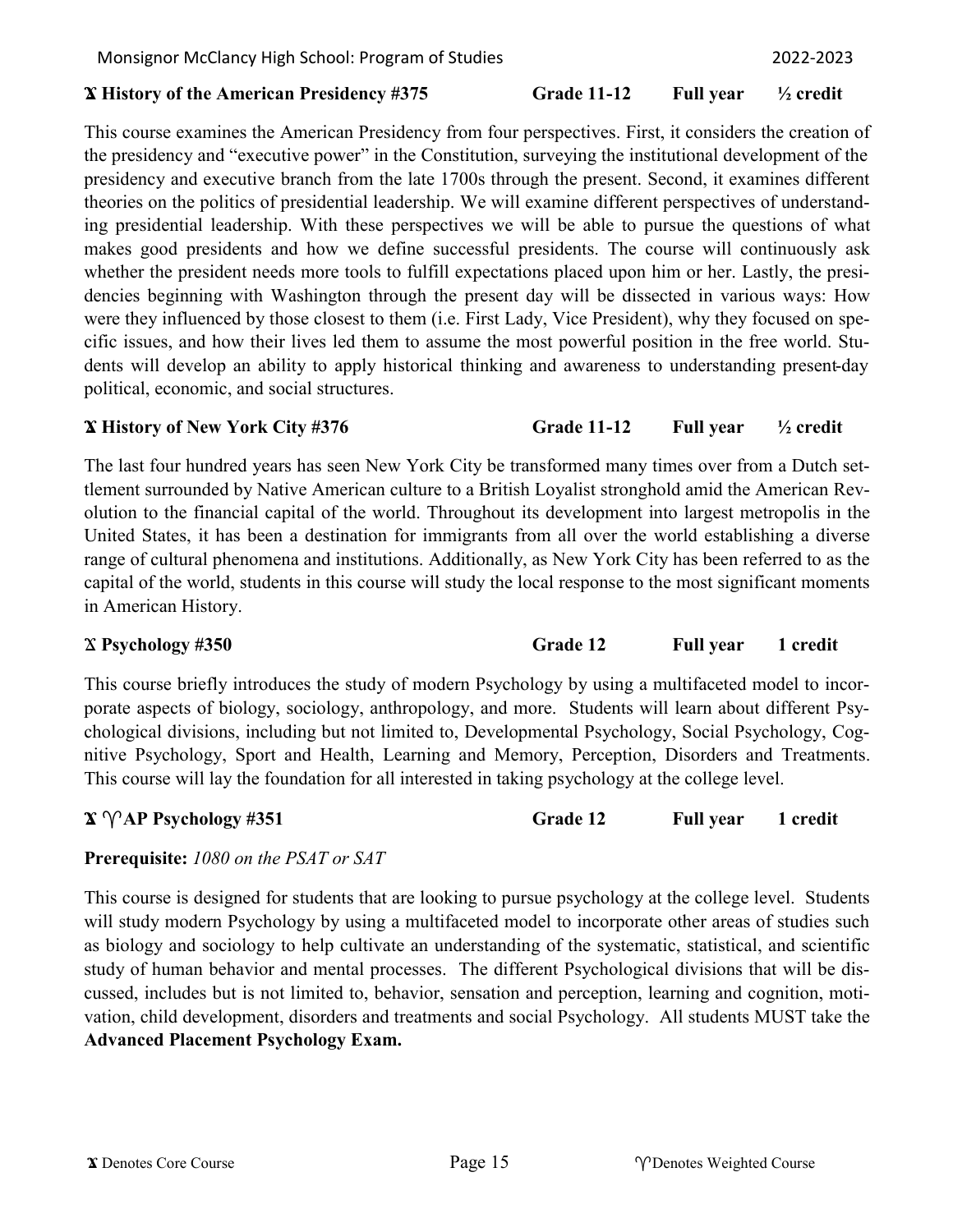## **Ϫ Business Law #363 Grade 11- 12 Full year 1 credit**

This practical course serves as an introduction to the law as it pertains to daily life also providing a foundation for those who may wish to pursue a career in various fields of the law. Areas of study may include Criminal and Civil trials, foundations of the Court System, Contract Law, Personal Property Law, Real Estate Law, Commercial Paper, Corporate and Partnership Law.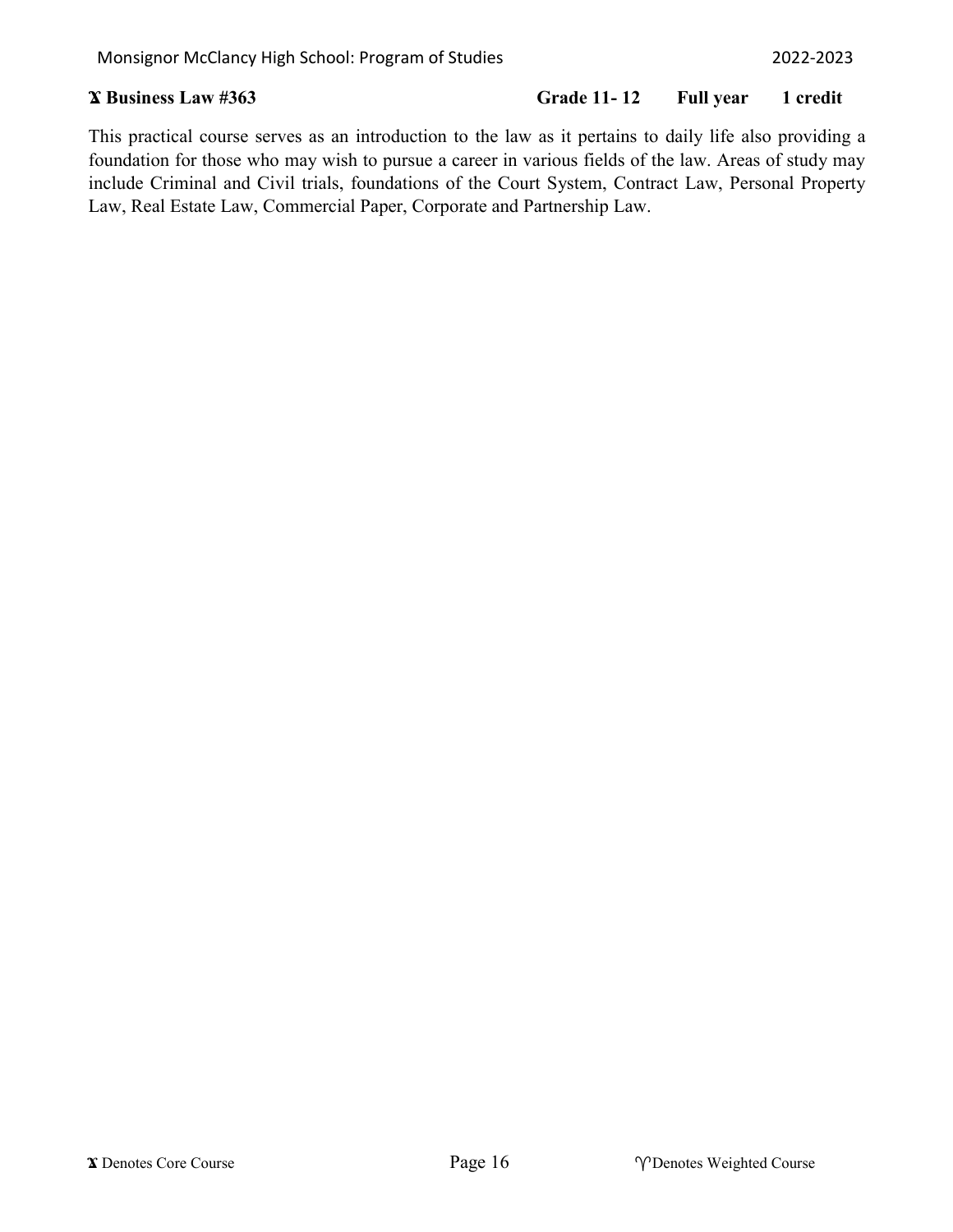## Modern World Language

This is a novice level course where students are introduced to Spanish by focusing on the four key areas of foreign language study: listening, speaking, reading, and writing. Each lesson from the textbook consists of a new vocabulary theme and grammar concepts, reading and listening comprehension activities, speaking, and writing activities, multimedia cultural presentations, and interactive activities and practices which reinforce vocabulary and grammar and culture.

## Ϫ **Italian Level I #411 Grade 9 Full year 1 credit**

This is a novice level course where students are introduced to Italian by focusing on the four key areas of foreign language study: listening, speaking, reading, and writing. Each lesson from the textbook consists of a new vocabulary theme and grammar concepts, reading and listening comprehension activities, speaking, and writing activities, multimedia cultural presentations, and interactive activities and practices which reinforce vocabulary and grammar and culture.

## **Prerequisite:** *Spanish Level I or a minimum of 85% on LOTE A examination in Spanish*

This is an intermediate course that follows Spanish I succession that has a strong emphasis on providing context and conversational examples for the language concepts presented in each unit. Students should expect to be actively engaged in their own language learning, become familiar with common vocabulary terms and phrases, comprehend a wide range of grammar patterns, participate in simple conversations, and respond appropriately to basic conversational prompts, analyze and compare cultural practices, products and perspectives of various Spanish-speaking countries, and take frequent assessments where their language progression can be monitored.

# Ϫ **Italian Level II #421 Grade 10 Full year 1 credit**

## **Prerequisite:** *Italian Level I or a minimum of 85% on LOTE A examination in Italian*

This is an intermediate course that follows Italian I succession that has a strong emphasis on providing context and conversational examples for the language concepts presented in each unit. Students should expect to be actively engaged in their own language learning, become familiar with common vocabulary terms and phrases, comprehend a wide range of grammar patterns, participate in simple conversations, and respond appropriately to basic conversational prompts, analyze cultural practices and perspectives of various Italian regions, and take frequent assessments where their language progression can be monitored.

## Ϫ **Spanish Level I #410 Grade 9 Full year 1 credit**

Ϫ **Spanish Level II #420 Grade 10 Full year 1 credit**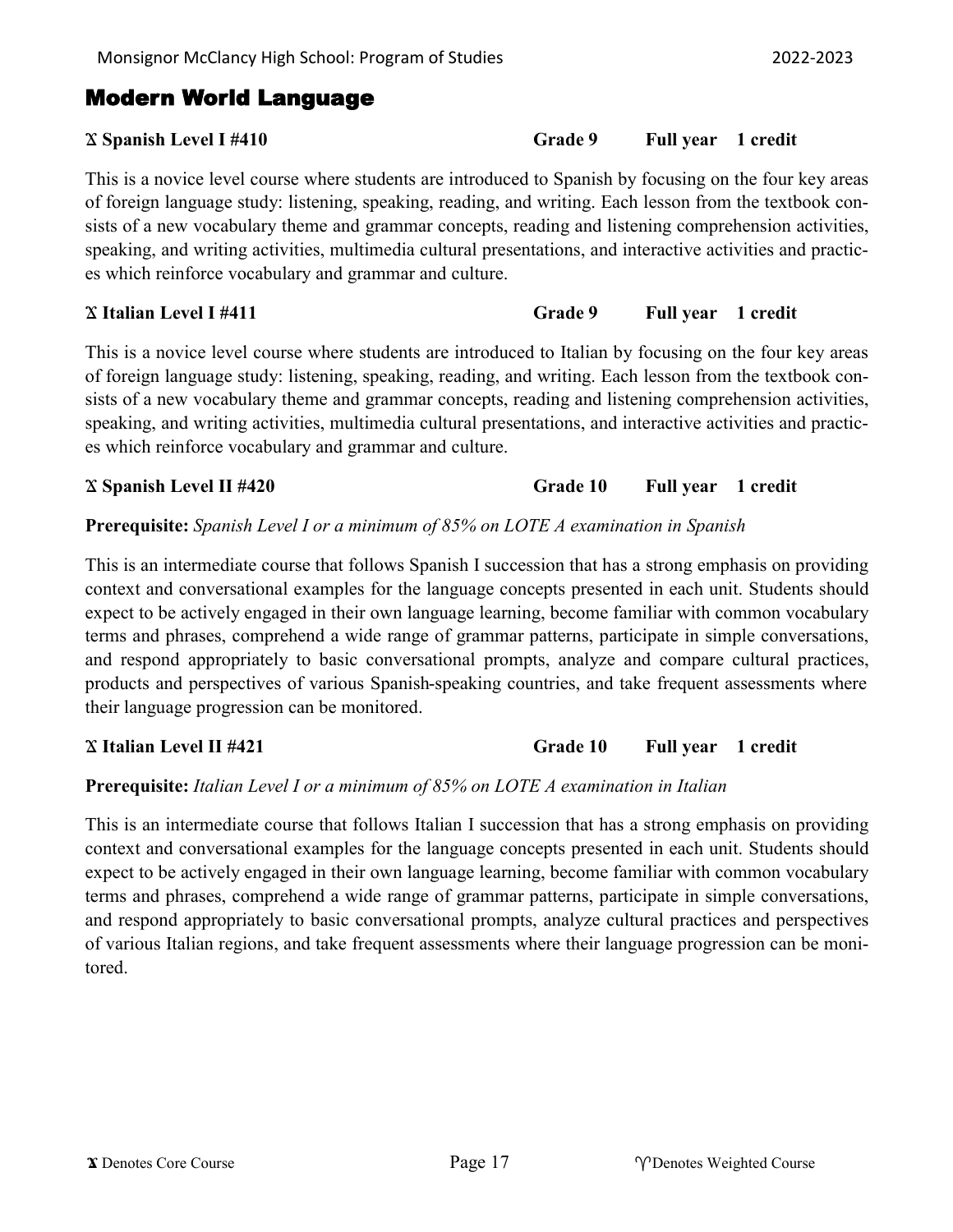Monsignor McClancy High School: Program of Studies 2022-2023

## **Prerequisite:** *Minimum Average of 80% in Spanish II*

This course is designed to integrate the four skill areas (reading, writing, listening and speaking) and focus on the use of the target language as both the principal means of communication as well as the object of study. Students practice these skills through the exploration of literary works, reading selections, and film to become more deeply aware of the historic and contemporary culture of Hispanic countries. In this course, conversation skills are continually emphasized. During the year, writing activities become more complex as the student's knowledge of grammar increases. All students enrolled in the course MUST take the **Spanish LOTE B Exam** in June**.**

Ϫ **Italian Level III #431 Grade 11 Full year 1 credit**

## **Prerequisite:** *Minimum Average of 80% in Italian II*

This course is designed to integrate the four skill areas (reading, writing, listening and speaking) and focus on the use of the target language as both the principal means of communication as well as the object of study. Students practice these skills through the exploration of literary works, reading selections, and film to become more deeply aware of the historic and contemporary culture of Italy. In this course, conversation skills are continually emphasized. During the year, writing activities become more complex as the student's knowledge of grammar increases. All students enrolled in the course MUST take the **Italian LOTE B Exam** in June**.**

## $\mathbf{\hat{x}} \, \hat{\mathbf{\hat{y}}}$  **AP Spanish #442 Grade 12 Full year** 1 credit

**Prerequisite:** *Minimum of 85% on the LOTE B Exam in Spanish.*

This course is a specialized class designed for students seeking college credit via the Advanced Placement exam in the Spanish language. The student must demonstrate competence in listening, speaking, reading and writing and have a fundamental knowledge of the culture of Spanish-speaking peoples. Students in this class will explore the literature and culture of the Hispanic world through film, drama, poetry and projects, with emphasis on grammar, conversation, writing and selected readings from the modern period of Spain and the Americas. By the end of the year, students will aim to be accurate and fluent as they compose expository essays and express ideas verbally**.** Students are required to take the **Advanced Placement Spanish Language and Culture Exam** in May.

## $\mathbf{\hat{x}} \, \mathbf{\hat{Y}}$  **AP Italian #441 Grade 12 Full year** 1 credit

## **Prerequisite:** *Minimum of 85% on the LOTE B Exam in Italian*

This course is a specialized class designed for students seeking college credit via the Advanced Placement exam in the Italian language. The student must demonstrate competence in listening, speaking, reading and writing and have a fundamental knowledge of the Italian culture. Students in this class will explore Italian literature and culture through film, drama, poetry and projects, with emphasis on grammar, conversation, writing and selected readings. By the end of the year, students will aim to be accurate and fluent as they compose expository essays and express ideas verbally. Students are required to take the **Advanced Placement Italian Language and Culture Exam** in May.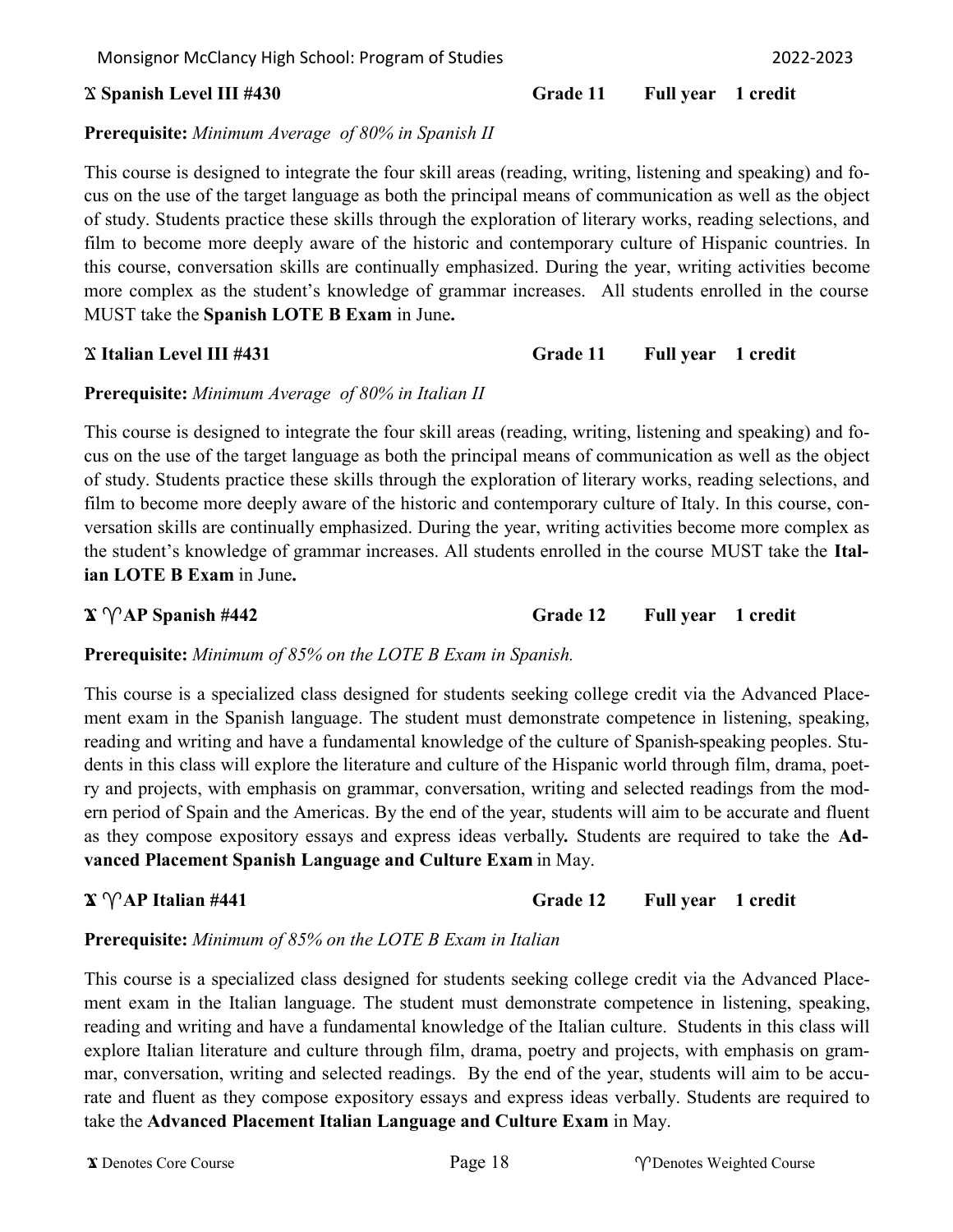## STEAM Courses

## Science

| $\chi$ Biology #210 | Grade 9 | Full year 1 credit |  |
|---------------------|---------|--------------------|--|
|                     |         |                    |  |

This course is designed for the general student whose grades and enthusiasm tends to be average yet is considering college in his future. The course begins with recognition of the unique characteristics of organisms, followed by topics in molecular and cellular biology. Principles underlying evolution, reproduction, heredity, and ecology are developed. The structure and function of both plants and animals will be examined. There will be a two-period lab each cycle. At the conclusion of this course all students MUST take the **Living Environment Regents Exam** required for graduation.

| $\mathbf{\hat{x}} \ \mathbf{\hat{y}}$ Honors Biology #212 | Grade 9 | <b>Full year</b> | 1 credit |
|-----------------------------------------------------------|---------|------------------|----------|
|                                                           |         |                  |          |

**Prerequisite:** *Departmental Approval based off TACHS scores and Placement Test*

This is the 9th year honors science course which employs texts and methods that initiates those who are capable of an accelerated program in science. Students are directed to accept and make decisions as to the extent of their learning using several texts. Topics investigated include: the origin of life, the structure and function of living things, reproduction, evolution, genetics, and ecological relationships. There will be a two-period lab each cycle. At the conclusion of this course all students MUST take the **Living Environment Regents Exam** required for graduation.

Ϫ **Earth Science #220 Grade 10 Full year 1 credit**

## **Prerequisite:** *Biology*

This course investigates multiple aspects of our planet: land, space, air and ocean. Following the Regents syllabus for Earth Science, this course prepares the student to successfully take the Regents Earth Science Exam. Topics in astronomy, geology, oceanography, and meteorology reveal aspects of the mechanical earth and the planets. Participation in developing a personal investigation which explores one of the course's topics is required for all students. There will be a two-period lab each cycle. At the conclusion of this course all students MUST take the **Earth Science Regents Exam.**

## **Ϫ Honors Earth Science #221 Grade 9-10 Full year 1 credit**

**Prerequisite:** *Departmental approval based on performance in Biology or Honors Biology as a ninth grader or incoming freshmen have a minimum of 85% on Living Environment Regents and elementary school grades.*

This course investigates multiple aspects of our planet: land, space, air and ocean. Following the Regents syllabus for Earth Science, this course prepares the student to successfully take the Regents Earth Science Exam. Topics in astronomy, geology, oceanography, and meteorology reveal aspects of the mechanical earth and the planets. Participation in developing a personal investigation which explores one of the course's topics is required for all students. There will be a two-period lab each cycle. At the conclusion of this course all students MUST take the **Earth Science Regents Exam.**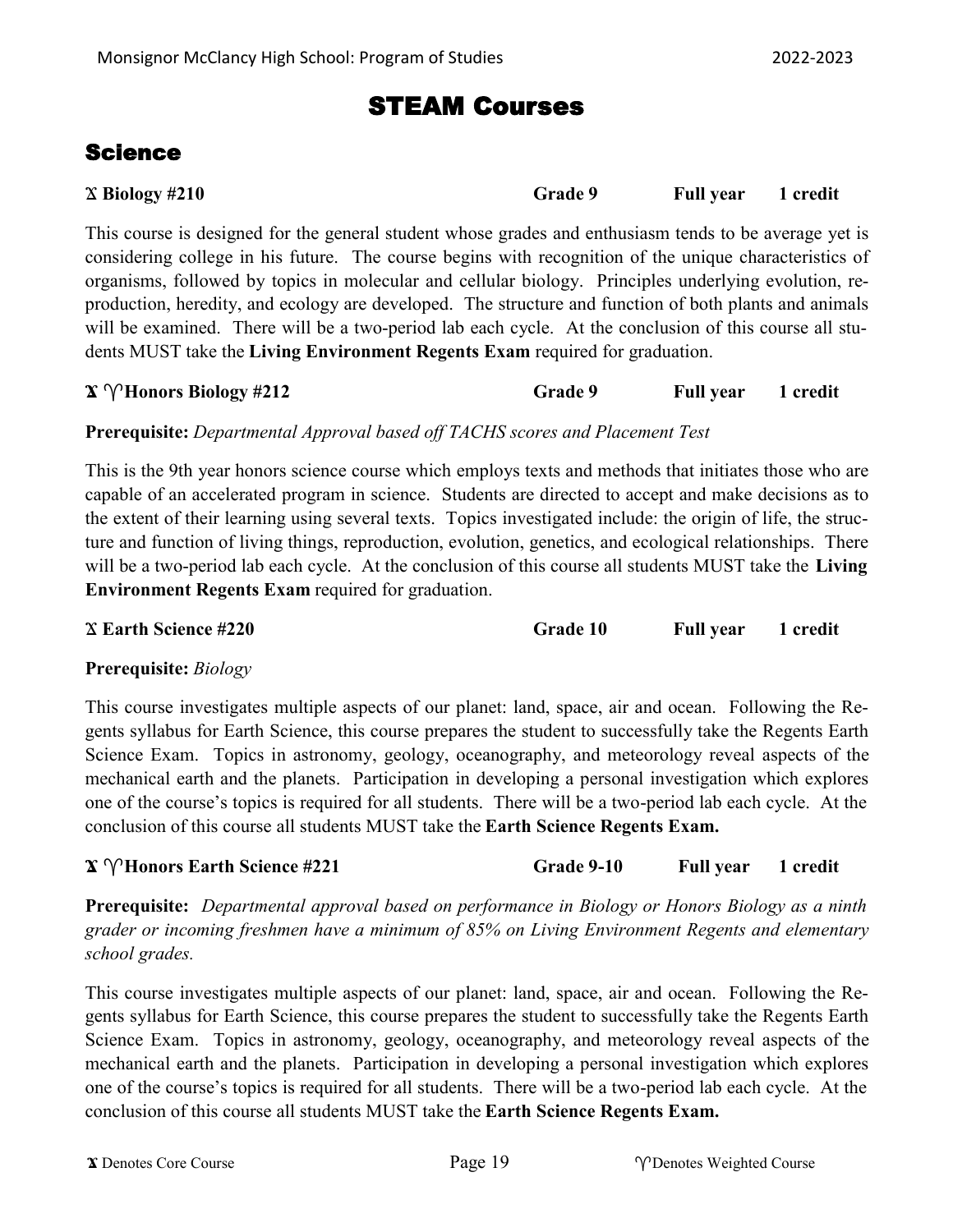Monsignor McClancy High School: Program of Studies 2022-2023

### Ϫ **Chemistry #230 Grade 11 Full year 1 credit**

## **Prerequisite:** *Biology and Earth Science*

Chemistry has as its goal to stimulate the student's interest and understanding toward fundamental chemical processes. Content will focus on atomic structure, matter and energy interactions, biochemistry in the home and an introduction to organic chemistry. To support this theoretical work, there will be a two-period lab each cycle.

## **Ϫ Honors Chemistry #232 Grade 10-11 Full year 1 credit**

## **Prerequisite:** *Minimum of 90% Average in Honors Biology or 95% Average in Biology.*

This is the 10th year honors science course. Chemistry is the science that studies the materials we find around us. It is the study of matter and its changes. Areas of study and discussion in Honors Chemistry involve: the examination of the properties, changes and interactions of matter and energy. Associated topics investigated include measurement, atomic and subatomic particles, chemical bonding, kinetics, nuclear chemistry, periodic table, organic chemistry, equations and calculations. There will be a twoperiod lab each cycle. Students in this course **MUST** take the **Chemistry Regents Exam.**

## Ϫ **Physics #240 Grades 11-12 Full year 1 credit**

## **Prerequisite:** *Prerequisite: Chemistry and students should have either completed Algebra II/ Trigonometry or taking simultaneously*

Conceptual physics is a laboratory science course with an emphasis on the scientific method and the fundamental principles of the physical world. Topics include basic concepts of motion, mechanics, forces, energy, heat, electricity, magnetism, sound & light, motion, and the structure of matter and the universe. Laboratory experience is an important part of this course with a double period lab meeting once each cycle

## **Ϫ Honors Physics #242 Grades 11-12 Full year 1 credit**

## **Prerequisite:** *Honors Chemistry, Algebra II / Trigonometry. and Departmental Approval based off performance in Math and Science courses*

This is the 11th year honors science course. Physics is the science that examines the relationships of matter and energy. It is basic to all other sciences. Biologists, chemists, astronomers, geologists and all engineers must have a thorough background in Physics. A strong basic background in fundamental mathematics is needed. This is an algebra-based, introductory college-level physics course. Students cultivate their understanding of physics through classroom study, in-class activity, and hands-on, inquirybased laboratory work as they explore concepts like systems, fields, force interactions, change, conservation, and waves. Laboratory experience is an important part of this course. The course curriculum specifies what students must know, be able to do, and understand, with a focus on six big ideas that encompass core principles, theories, and processes of physics. The course encourages students to make connections across domains through a broader way more integrated way of thinking about the physical world. A personal investigation of a physics related topic is required. There is a double period lab each cycle.

## Science Electives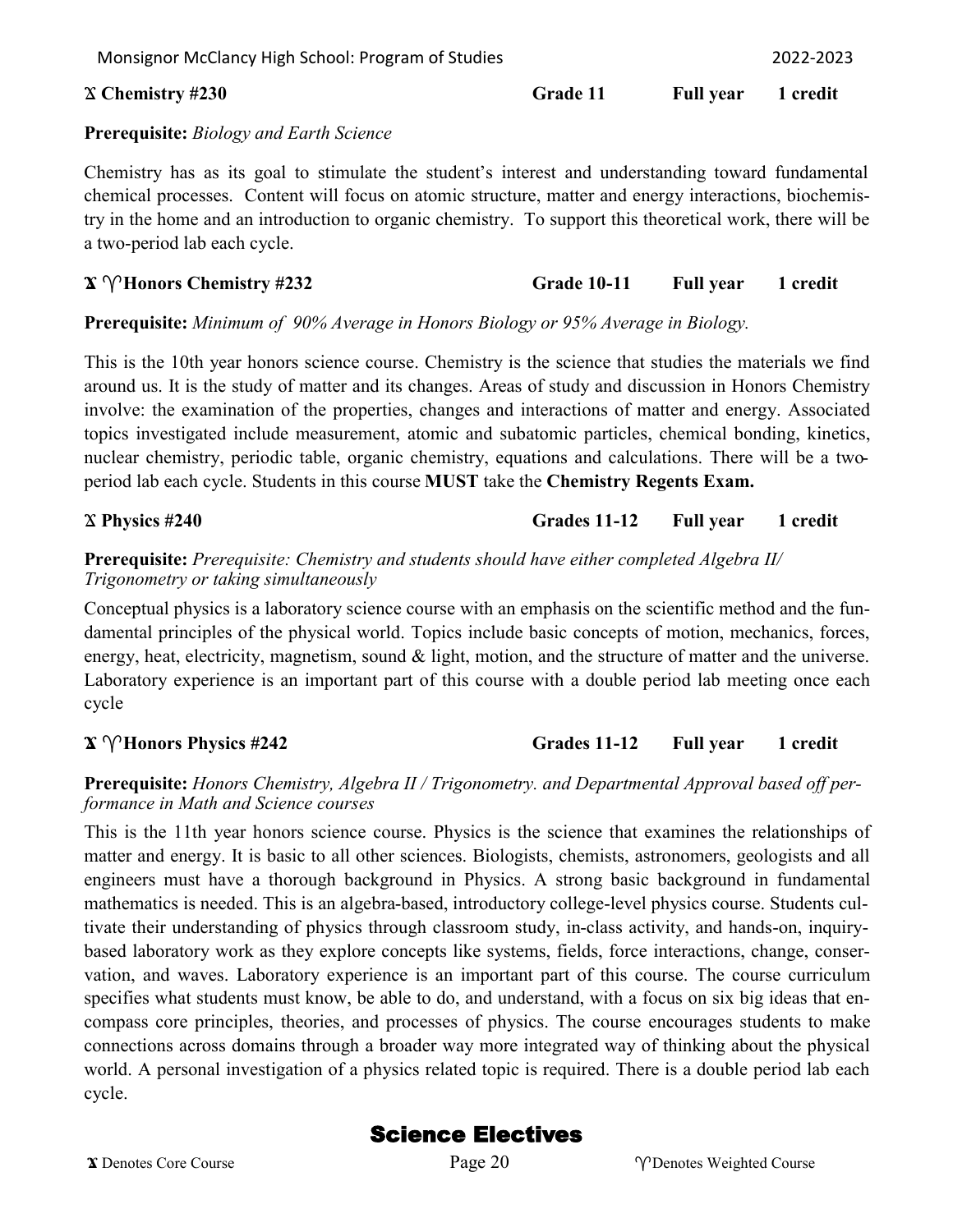| eight college credits from St. John's University. There will be a two-period lab each cycle. |  |  |  |
|----------------------------------------------------------------------------------------------|--|--|--|

*Requirements and Honors Physics.*

**Prerequisite:** *Average Falls in Top 50% in Science Classes and Passing Score on Living Environment Regents Exam*

 $\mathbf{\hat{X}} \, \mathbf{\hat{Y}}$  **Advanced Biology #250 College Credit Grade 12 Full year** 1 credit

**Prerequisite:** *Average Falls in Top 25% in Science Classes & St. John's University College Advantage* 

Advanced Biology presumes a strong orientation in the Biological field with motivation to pursue medical, biological, or agricultural interest during college studies. Topics include biochemistry, molecular/ cell biology, biotechnology, genetics, human physiology, ecology and evolution. Students can obtain

Anatomy is a branch of natural science dealing with the structural organization of living things. It is an old science having its beginnings in prehistoric time. The proper understanding of structure implies a knowledge of function in the living organism. Anatomy is therefore almost inseparable from physiology, which is also called functional anatomy. There will be a two-period lab each cycle.

## **Ϫ AP Environmental Science #253 Grade 12 Full year 1 credit**

**Prerequisite:** *Average Falls in Top 25% in Science Classes*

Environmental Science is a curriculum that is designed to introduce students to major ecological concepts and the environmental education. This program provides one way in which students can become aware of the interactions of people and their environment. The curriculum focuses on concepts that are real-life issues. It promotes awareness and understanding of practical everyday problems that affect their lives. It also relates important environmental issues to the lives of the students and their family. There will be a two-period lab each cycle. All students MUST take the **Advancement Placement Environmental Science Exam.**

Ϫ **Forensic Science #263 Grade 12 Full year 1 credit**

## **Prerequisite:** *An 80% Average in Science Classes*

Forensic Science course is the application of scientific knowledge to questions of civil and criminal law. This course will emphasize forensic science as applied to criminal law which is termed criminalistics. The course is a lab-based, hands-on course that will explore what forensic scientists do. The student will learn modern forensic methods and use scientific methods to solve legal problems. The focus will be on collection and analysis of crime scene evidence (such as serology, toxicology, pathology, anthropology, entomology, odontology, and trace evidence), and explore lab analysis techniques, (such as chromatography, DNA analysis, fingerprinting, and hair and footprint analysis). Forensic scientists are also required to testify in court about their methods and analysis of evidence. There will be a two-period lab each cycle.

Ϫ **Anatomy and Physiology #251 Grade 12 Full year 1 credit**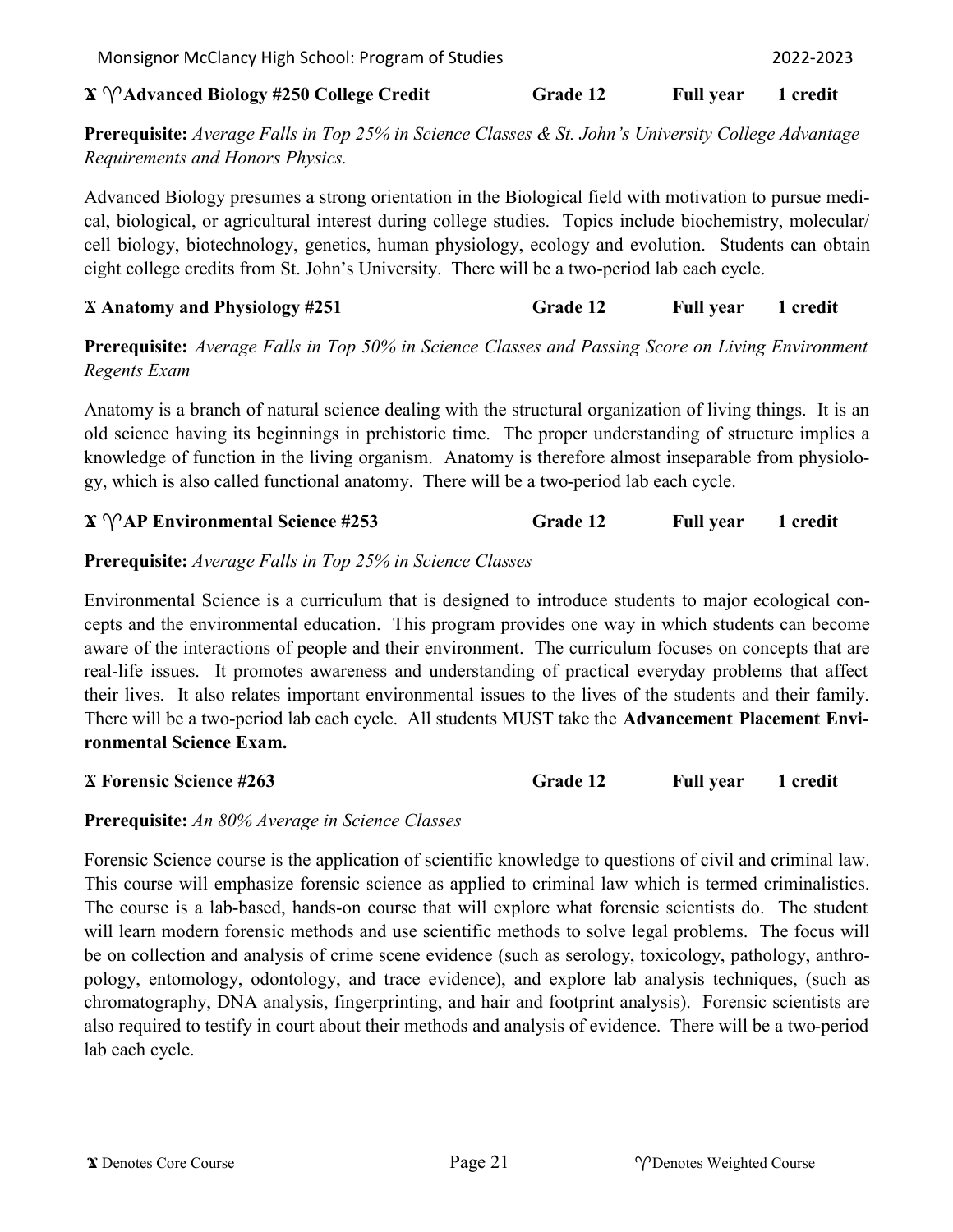## Technology Electives

## **Ϫ AP Computer Science A- Java #140 Grade 12 Full year 1 credit**

**Prerequisite:** *#142 Computer Science or Average Falls in Top 50% in Math Classes & Passing Score on Algebra I and Algebra II Regents Exams*

In this computer science course, you will learn the basics of programming in the Java language, and cover topics relevant to the AP Computer Science A course and exam. This course includes a broad view of computer operation, the global impact of computing, and then introduces Java programming concepts including variables, selection and object-oriented design. Students in this course MUST take the **Advancement Placement Computer Science A Exam.**

## **Ϫ Introduction to Computer Science #154 Grade 11-12 Full year ½ credit**

This course is intended to serve as an introduction to computer programming. This course will follow the historical and logical development of programming complexity, the assembly process, compilation, and character representation. It will leave the student with an understanding of what computers do, how they work, and the ability to communicate with them using the programming language, Python.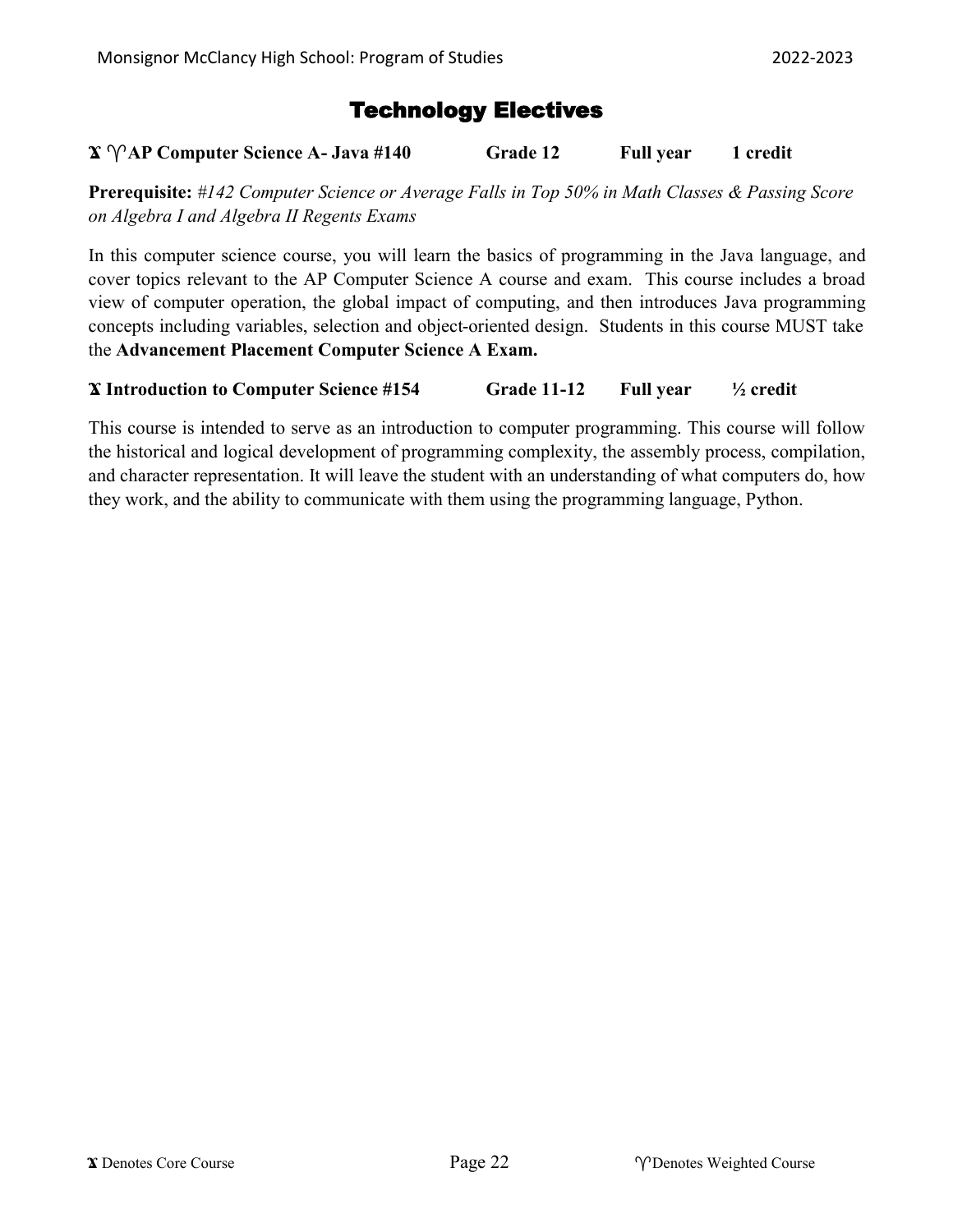## Mathematics

## Ϫ **Algebra I #112 Grade 9 Full year 1 credit**

This course covers the topics of Common Core Algebra. These include basic properties and concepts; writing, solving and graphing linear and inequalities equations, exploring rational and irrational numbers, quadratic equations, factoring, polynomial operations, proportions, probability, statistics, and scatter plots. The student Must take the **Algebra I Regents Exam** upon completion of this course.

 $\mathbf{X} \, \mathcal{W}$ **Honors Algebra I #114 Grade 9 Full year 1 credit** 

**Prerequisite:** *Departmental Approval based off TACHS exam and Placement Test*

This course is for those students chosen by the Math Department who are mathematically stronger. It will cover in depth the material of the Algebra I #112 at a more rapid pace and include more challenging exercises. The student Must take the **Algebra I Regents Exam** upon completion of this course.

## **Prerequisite:** *Algebra I*

This course covers Common Core geometry topics. These include lines and angles, congruence, parallelism, similarity, properties of triangles and quadrilaterals, area and perimeter of various polygons, locus, circles, transformations, space measurement, coordinate geometry, trigonometric functions, basic proofs and reasoning patterns. The student Must take the **Geometry Regents Exam** upon completion of this course.

 $\mathbf{X} \, \gamma$  **Honors Geometry #124 Grade 10 Full year** 1 credit

**Prerequisite:** *A minimum of 85% on the Algebra I Regents.*

This course is for those students who are mathematically stronger. Recommendation from your present teacher is required. It will cover in depth the material of the the Geometry #122 course at a more rapid pace and include more challenging exercises. The student Must take the **Geometry Regents Exam** upon completion of this course.

| $\chi$ Algebra II #133 | Grade 11 | <b>Full year</b> | 1 credit |
|------------------------|----------|------------------|----------|
|                        |          |                  |          |

**Prerequisite:** *Geometry #122 or Honors Geometry #124.*

This course includes topics in probability, statistics, matrices, functions, linear systems, quadratic relations, conic sections, and logarithmic functions. This course prepares the students for the Algebra II Regents Exam (not required of all students) taken in June for those who want to complete the Mathematics component of the Advanced Regents diploma.

Ϫ **Geometry #122 Grade 10 Full year 1 credit**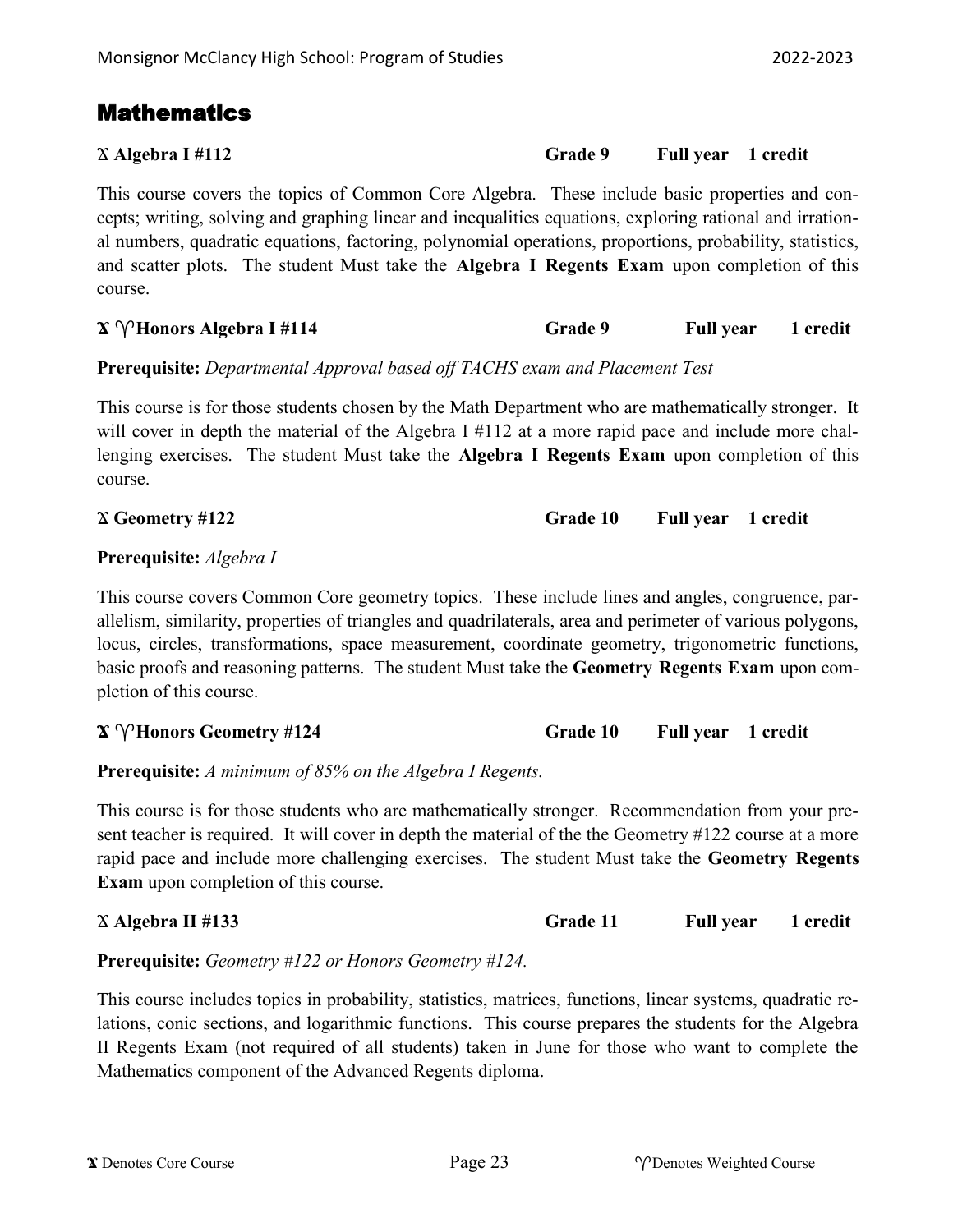**Prerequisite:** *A minimum of 85% average on the Algebra I and Geometry Regents*

This course is for those students who are mathematically stronger. It will cover in depth the material of Common Core Algebra II at a more rapid pace and include more challenging exercises. Algebra II topics include probability, statistics, matrices, functions, linear systems, quadratic relations, conic sections, and logarithmic functions. The student Must take the **Algebra II Regents Exam** upon completion of this course.

## Mathematics Electives

### Ϫ **Statistics and Financial Literacy #145 Grade 12 Full year 1 credit**

**Prerequisite:** *Departmental Approval*

This course provides an additional year of study in Mathematics for students interested in exploring practical applications of math in their lives and careers. Some of the topics covered in the class include Problem Solving and Critical Thinking, Personal Finance, Counting Methods, Probability, Statistics and Logic. Students will be tasked with exploring additional topics aligned to their personal ambitions.

## **Ϫ Pre-Calculus #144 Grade 11-12 Full year 1 credit**

**Prerequisite:** *Average Falls in Top 50% in Math Classes* 

This course provides a transition between high school and college mathematics. Intermediate algebra, analytic geometry and trigonometry are integrated with other important topics by an approach that stresses functions. Special emphasis is placed on circular, trigonometric, polynomial, and transcendental functions. Other topics to be introduced, but not limited to, are vectors in a plane and in space, polar coordinates, limits, and integrals.

## **Ϫ Calculus #141 College Credit Grade 12 Full year 1 credit**

**Prerequisite:** *Minimum of 70% Score on Algebra II Regents & St. John's University College Advantage Program Requirements*

This is a necessary course for those students planning college work in the sciences, mathematics, medicine or engineering. Topics will include, but not limited to, the study of limits, differentiation, and transcendental functions. Various methods of integration, application of differentiation, applications of definite and indefinite integration will be studied. Topics in analytic geometry in Cartesian and polar coordinates will also be studied.

 $\mathbf{\hat{x}} \, \gamma$ **Honors Algebra II #134 Grade 11 Full year** 1 credit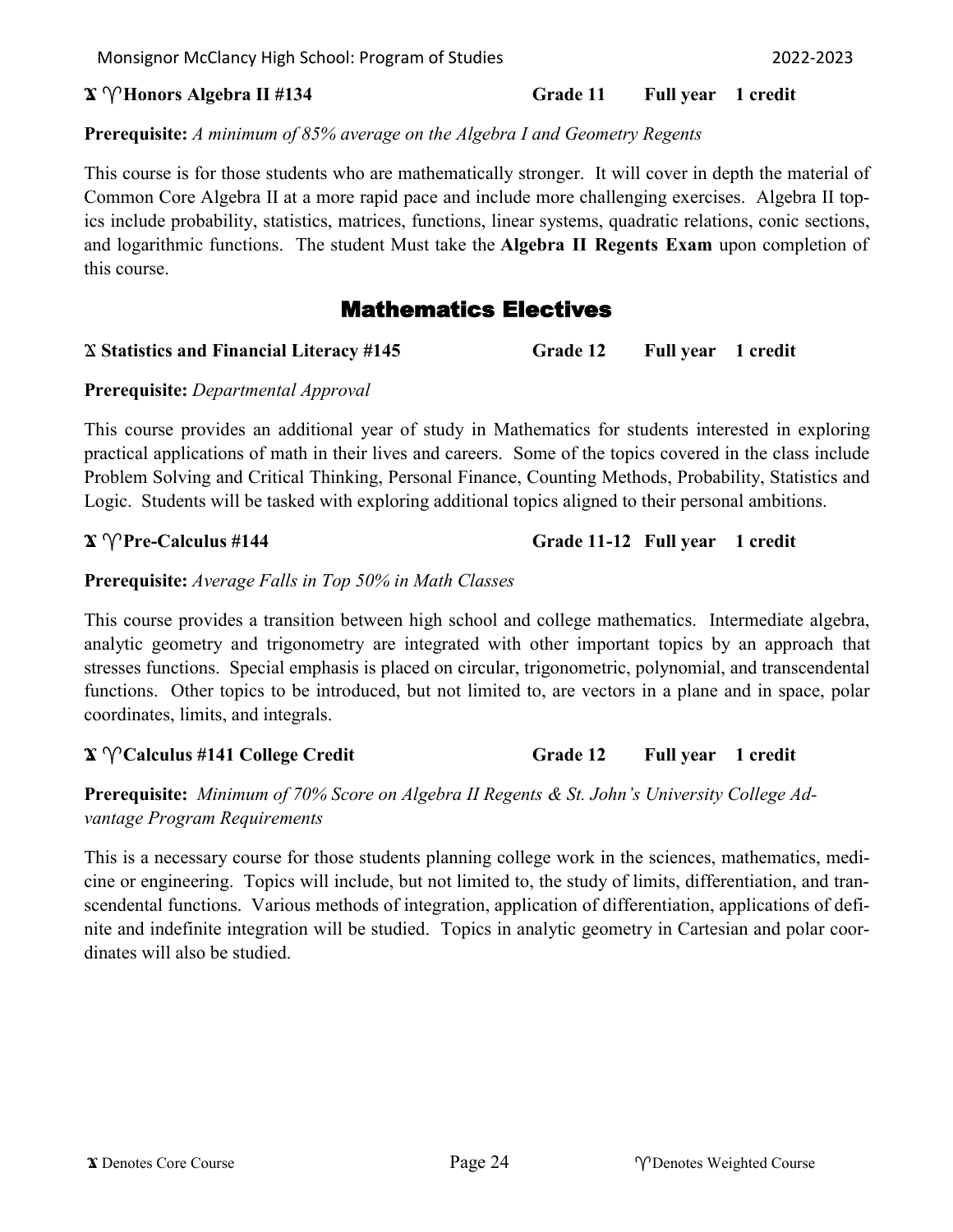## Fine Arts

**Freshmen Fine Art Requirement** Students sign up for one semester each of#713 and #714.

| Studio Art I #713                                                                                          | <b>Grade 9</b> | Half year $\frac{1}{4}$ credit |  |
|------------------------------------------------------------------------------------------------------------|----------------|--------------------------------|--|
| Studio Art students will gain a basic understanding of the elements and principles of art through a        |                |                                |  |
| "hands-on" experience in drawing and painting. The students will use various media: pencil, watercol-      |                |                                |  |
| or and tempera paint. They will produce a variety of works in these media. Perspective, still life, figure |                |                                |  |
| drawing, cartoon works, color designs are some of the topics covered in this course as well as art histo-  |                |                                |  |
| ry. An ART FEE is required for consumable materials.                                                       |                |                                |  |

## **Music Appreciation #714 Grade 9 Half year**  $\frac{1}{4}$  credit

Music Appreciation has a heavy emphasis is placed on listening to music. Music appreciation encompasses all styles of music from hip-hop to classical to rock to jazz. We will talk about common instruments as well as instruments the students may not know. Basic music terminology such as rhythm, beat, melody, monophonic, polyphonic, sample and cover will be incorporated into the students' vocabulary.

**Junior Fine Art Requirement:** Students sign up for one semester each of Art History and Film Studies or can apply for the one of the advanced art classes electives.

## **Art History #737 Grade 11 Half Year ¼ credit**

This course is designed to lead students through an examination of works of art from diverse cultures and time periods. Students analyze works of art in their contexts, considering issues of patronage, gender, politics, religion, and ethnicity. The interpretation of the work of art is based upon its intended use, audience, and the role of the artist and the work of art in its particular society. Students will expand their knowledge of history, geography, politics, religion, languages, and literature, as they explore the story of people as told through the art they created.

## **Film Studies #738 Grade 11 Half Year ¼ credit**

Film Studies will focus on the History of the Motion Picture from an American and European perspective, beginning with the late 1800's. Students will learn to critique and analyze films from a critical and historical viewpoint. Genre, cinematography, silent films, and extensive research will be involved. Reading a script and understanding the process of making the film will also be incorporated. A research paper, an oral presentation and the development of your own film projects are required.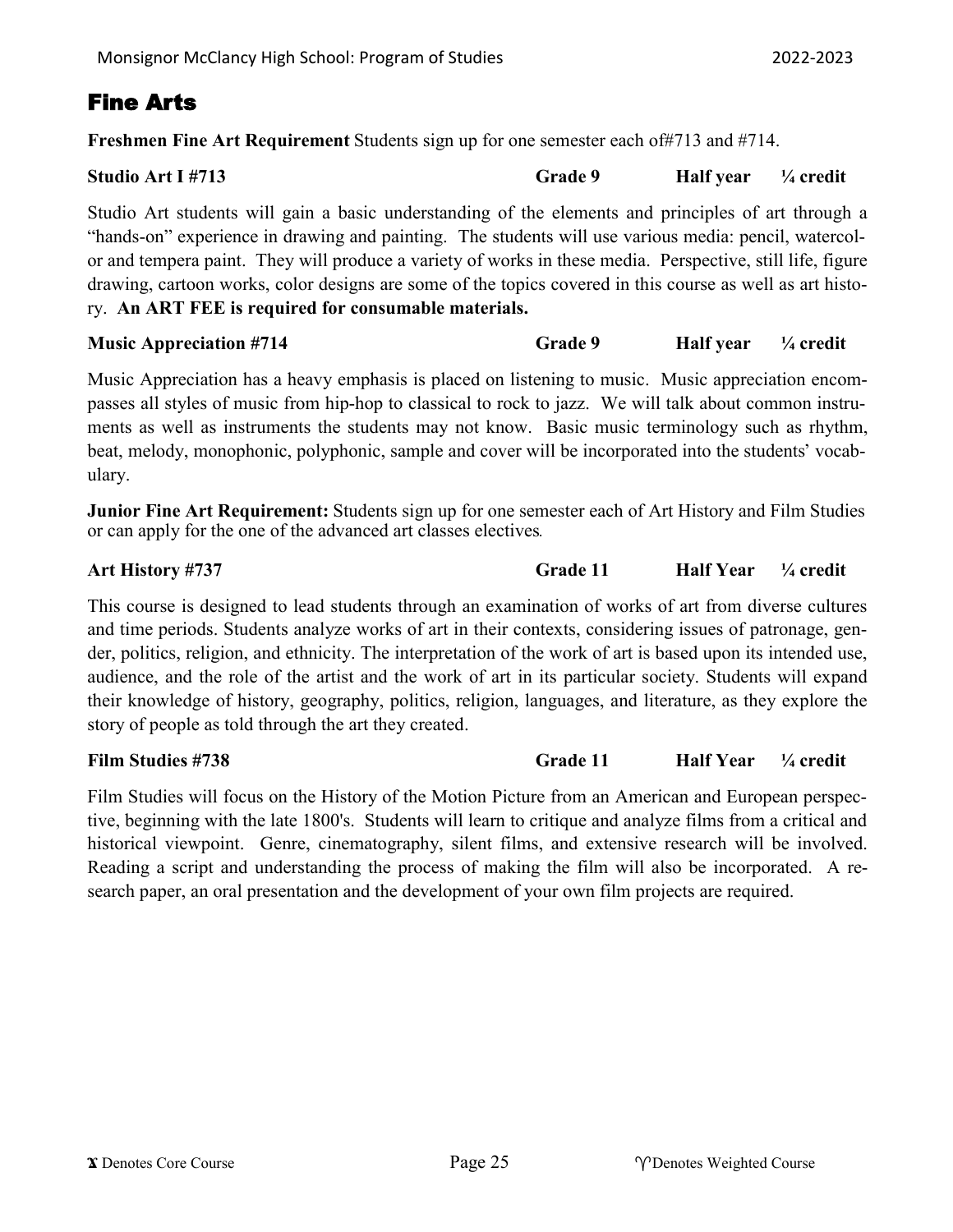## Fine Arts Electives

## **Drawing and Painting #730 Grade 11-12 Full year ½ credit**

### **Prerequisite:** *Portfolio Approval by Art Teacher*

This is a follow up of Studio Art. Emphasis is on developing and strengthening drawing skills (1st semester) using a variety of methods and materials. Students will use pencil, charcoal, pen and ink, pastels, still life, landscape, perspective as well as portrait and figure studies. Study of the Masters will accompany each unit. The second semester will be devoted to the exploratory experiences of painting. Acrylics and watercolor will be introduced. Students will learn the specific techniques, characteristics of each and produce a finished piece in each medium. Two-dimensional design presents further development of basic design skills with an emphasis on their use in advertising and product design. Design techniques used in magazine ads, posters, billboards, store displays, layout problems, and presentations of products as well as an understanding of the psychology of advertising will be explored. **[An ART FEE is required for consumable materials.]**

**Three-Dimensional Design #731 Grade 11-12 Full year ½ credit**

## **Prerequisite:** *Portfolio Approval by Art Teacher*

This may be taken as a follow-up to Studio Art. The students will develop an understanding of threedimensional design through the creation of crafts in sculpture and ceramic techniques. The program enables the students to work in a variety of media (paper, cardboard, plaster, paste, wood, clay) that will enable them to freely explore the possibilities of personal expression and sensitivity, as well as mastery of techniques to control the media. Study of sculptural works from earliest examples to present day will accompany each unit. Basic principles of engineering will be explored in relation to 3D printing as students learn how to apply this vital technology to the arts and beyond by examining emerging career paths. The course objective is to introduce design in terms of line-shape and repeated pattern and increase the student's artistic ability and awareness by working a composition. Study of printmaking works from earliest example to the present day will accompany each unit. **[An ART FEE is required for consumable materials.]**

**Digital Design and Communications #742 Grade 11-12 Full Year ½ credit**

**Prerequisite:** *Portfolio Approval by Instructional Teacher*

*Students must have either a MacBook or a Windows 10/11 laptop to register for this class.*

The course will take students through vital digital communication tools used in the media world now. Students will learn how to use various Adobe software (Photoshop, InDesign and Illustrator). This is a hands on class that will help students become proficient in all digital marketing tools. **[An ART FEE is required for software.]**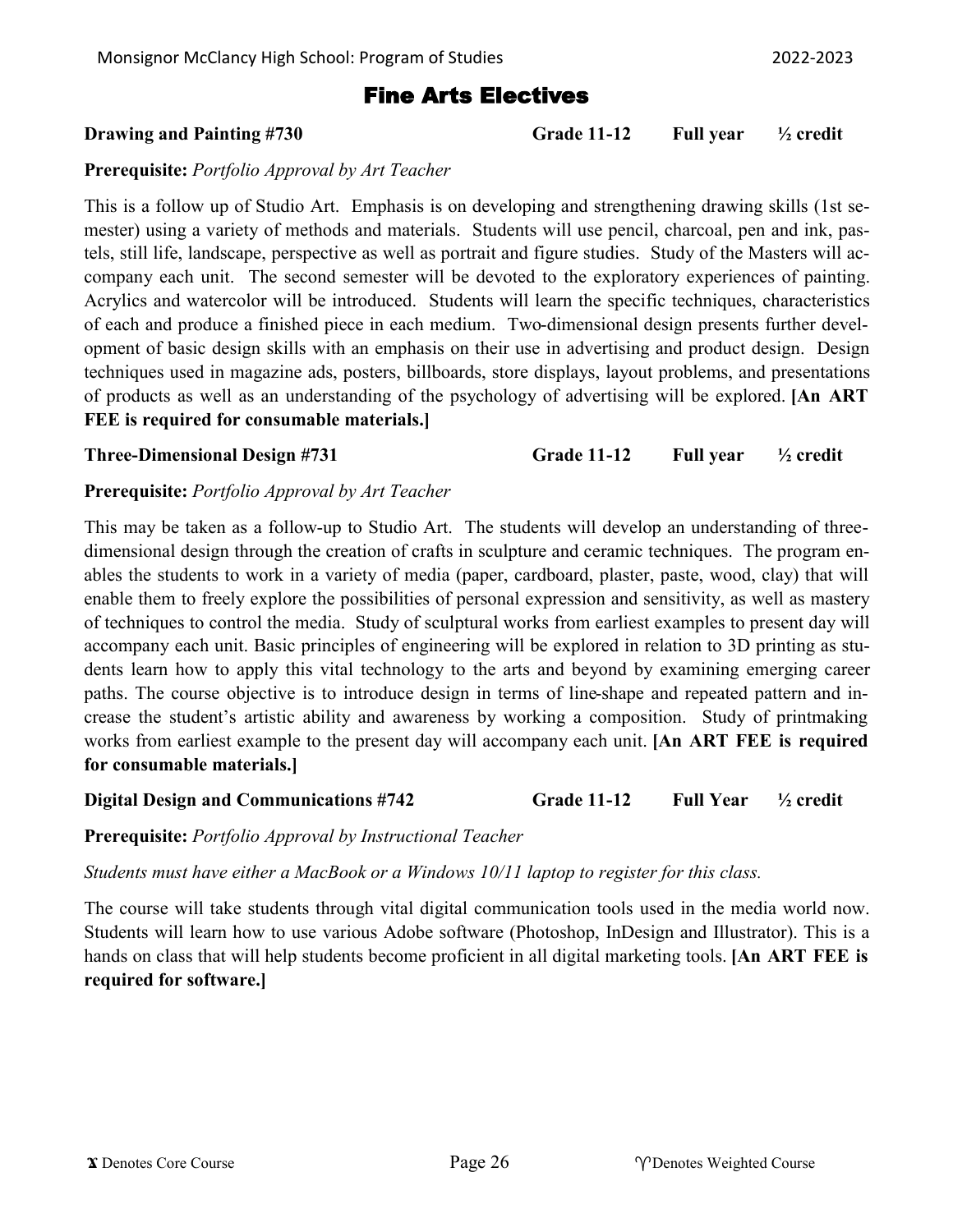how to read and write music. This class is a performance course.

#### **Music Theory and Composition #755 Grade 11-12 Full year ½ credit**

**Prerequisite:** *Music Teacher Approval* This is an advanced music course designed to enrich the skills of a budding musician. The focus of this course is twofold – to learn more advanced music theory and to compose your own music. Additionally, students will share their compositions with the class. Students who take this course should already have some musical foundation – whether it be playing an instrument, writing your own songs, or knowing

### **Theater Arts #756 Grade 11-12 Full year ½ credit**

This course is designed to introduce students to the world of theater in all of its many forms and iterations. Students will be guided through the evolution of the theater and performing arts from antiquity through the modern era. Special attention will be paid to the music theater, the development of Broadway as a major legacy of United States pop culture. Students will be given an overview of how plays and musicals are structured, examine key plays and musicals with an eye on the importance of dialog interpretation, acting, and set design. Students will participate in dramatic readings, scene reenactment, and analysis to explore how artists come to create a character. Lastly, we will examine the different career opportunities that are found in the world of the theater.

**Advanced Studio Art #740 Grade 12 Full year ½ credit**

## **Prerequisite:** *Portfolio Approval by Art Teacher*

This advanced art class is designed for senior level students seeking to create and refine a portfolio for art school. A flexible curriculum allows for students to create and refine works which suit their personal goals and needs as future art professionals. Students will work with various media including pen and ink, charcoal, sculpting materials as needed to enhance their personal goals and needs. **An ART FEE is required for consumable materials.**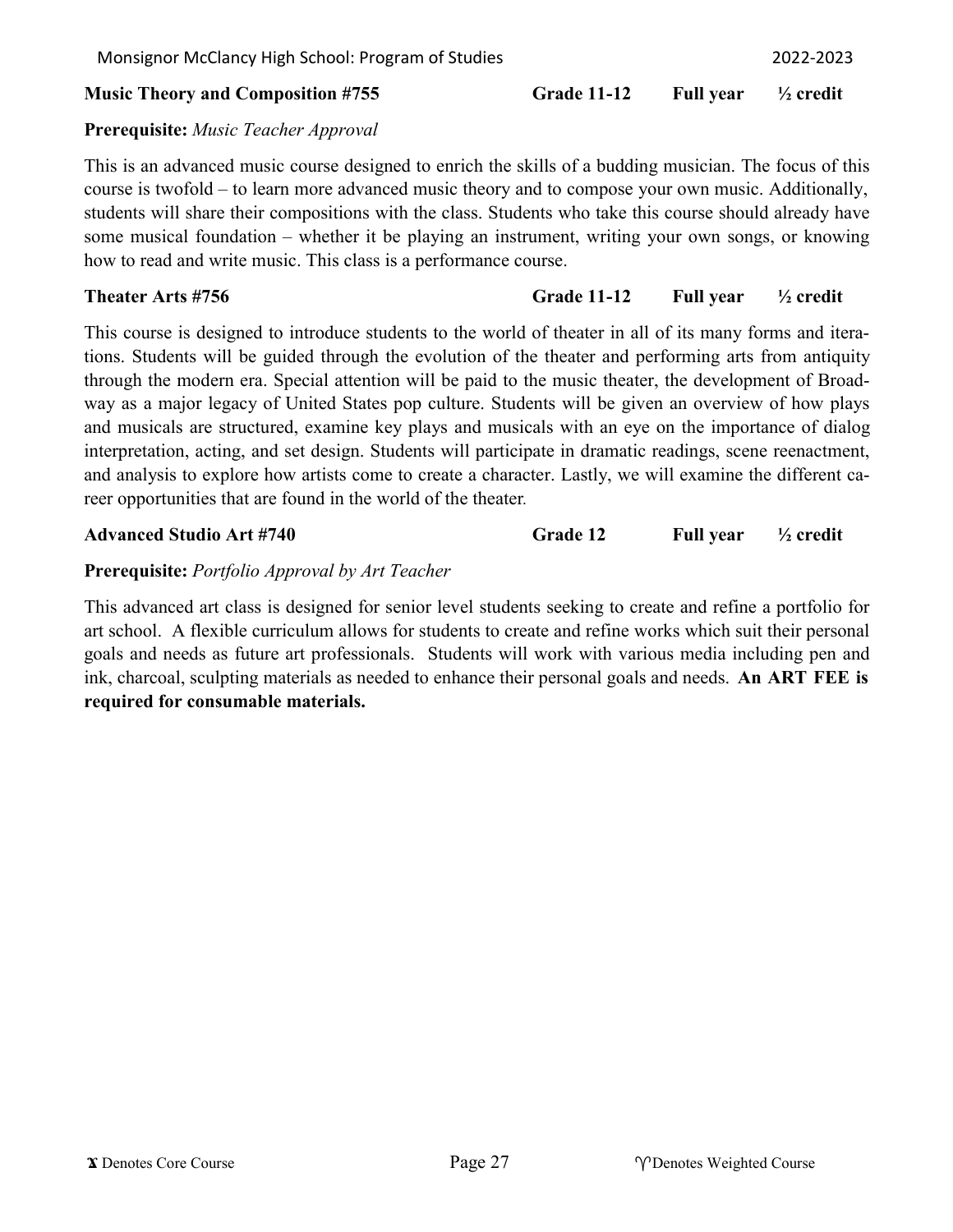## Fine Arts Before School Classes

**Instrumental Band #750:** For scheduling purposes students sign up for this class. **Full year½ credit** 

**Prerequisite:** *Audition with Music Teacher*

| <b>Instrumental Band – Level I #760</b>     | <b>Grade</b> 9 | <b>Instrumental Band – Level II #762 Grade 10</b> |  |
|---------------------------------------------|----------------|---------------------------------------------------|--|
| Instrumental Band – Level III #764 Grade 11 |                | Instrumental Band – Level IV #766 Grade 12        |  |

The purpose of this course is to introduce and develop techniques of instrument playing and music reading. This class will provide a positive, challenging and engaging musical experience that enables each student to reach his or her potential as an instrumentalist. Students will prepare for and perform mandatory concerts throughout the year. These performances will be held outside of the regular school day. Instrumental Band students will be exposed to a wide variety of compositional styles through performance. Proper posture, leadership, teamwork and discipline will be developed in each musician. Guiding and teaching the underclassman will help leadership skills and further their understanding on the instrument.

| <b>Chorus #751:</b> For scheduling purposes students sign up for this class. | Full year $\frac{1}{2}$ credit |  |
|------------------------------------------------------------------------------|--------------------------------|--|
|------------------------------------------------------------------------------|--------------------------------|--|

**Prerequisite:** *Audition with Chorus Teacher*

| $Chorus - Level I #770$ | Grade 9  | Chorus – Level II #772 | Grade 10        |
|-------------------------|----------|------------------------|-----------------|
| Chorus – Level III #774 | Grade 11 | Chorus – Level IV #776 | <b>Grade 12</b> |

Chorus is for both male and female students interested in vocal music performance. The following musical skills for choral singing will be stressed: proper breathing, pleasant vocal production, blend and balance, expansion of range, good intonation, ear training, and sight-reading. Participation in various performances is a requirement of the class. School Liturgies, out-of-school performances, talent shows, musical drama productions are a few of the activities which become part of the course grade. These activities are integral elements that support and extend learning in the classroom. Homework will vary with the individual.